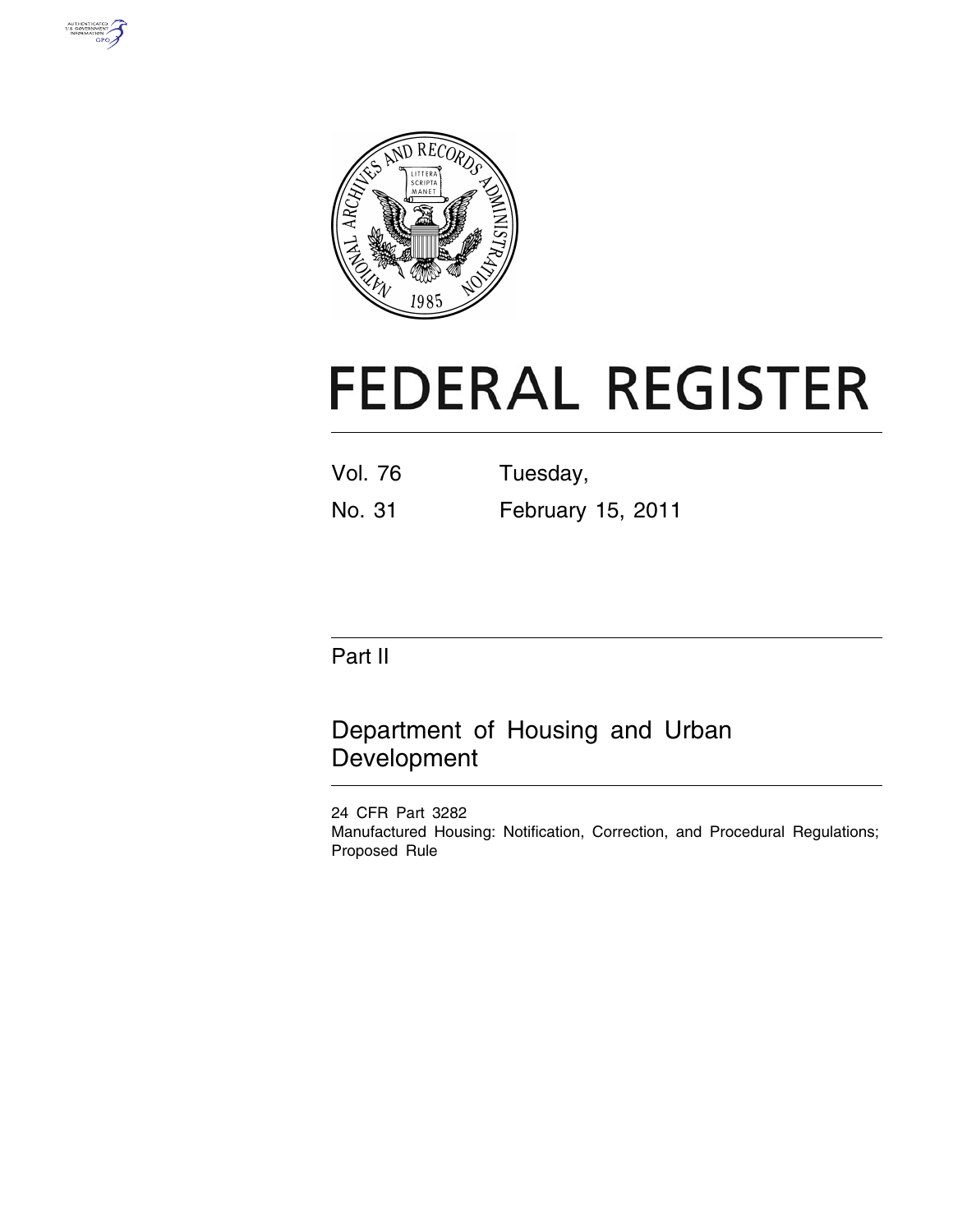# **DEPARTMENT OF HOUSING AND URBAN DEVELOPMENT**

# **24 CFR Part 3282**

**[Docket No. FR–5238–P–01]** 

# **RIN 2502–AI84**

# **Manufactured Housing: Notification, Correction, and Procedural Regulations**

**AGENCY:** Office of the Assistant Secretary for Housing-Federal Housing Commissioner, HUD. **ACTION:** Proposed rule.

**SUMMARY:** HUD is proposing to revise its regulations that implement statutory requirements concerning how manufacturers and others address reports of problems with manufactured homes. These "Subpart I" regulations establish a system of protections with respect to imminent safety hazards and violations of the Federal construction and safety standards, assuring a minimum of formality and delay, while protecting the rights of all parties. The regulations implement requirements established by Congress in the National Manufactured Housing Construction and Safety Standards Act of 1974. Manufacturers, retailers, and distributors, State Administrative Agencies, primary inspection agencies, and the Secretary would follow the procedures set out in Subpart I to assure that notification and correction are provided with respect to manufactured homes, when required. These remedial actions are not required, however, for failures that occur in any manufactured home or component as the result of normal wear and aging, unforeseeable consumer abuse, or unreasonable neglect of maintenance.

**DATES:** *Comment Due Date:* April 18, 2011.

**ADDRESSES:** Interested persons are invited to submit comments regarding this rule to the Regulations Division, Office of General Counsel, 451 7th Street, SW., Room 10276, Department of Housing and Urban Development, Washington, DC 20410–0500. All submissions must refer to the above docket number and title. There are two methods for submitting public comments.

1. *Submission of Comments by Mail.*  Comments may be submitted by mail to the Regulations Division, Office of General Counsel, Department of Housing and Urban Development, 451 7th Street, SW., Room 10276, Washington, DC 20410–0500. 2. *Electronic Submission of* 

*Comments.* Interested persons may

submit comments electronically through the Federal eRulemaking Portal at *[http://www.regulations.gov.](http://www.regulations.gov)* HUD strongly encourages commenters to submit comments electronically. Electronic submission of comments allows the commenter maximum time to prepare and submit a comment, ensures timely receipt by HUD, and enables HUD to make them immediately available to the public. Comments submitted electronically through the *<http://www.regulations.gov>* Web site can be viewed by other commenters and interested members of the public. Commenters should follow the instructions provided on that site to submit comments electronically.

Facsimile (FAX) comments are not acceptable. In all cases, communications must refer to the above docket number and title. All comments and communications submitted will be available, without charge, for public inspection and copying between 8 a.m. and 5 p.m. weekdays at the above address. Due to security measures at the HUD Headquarters building, please schedule an appointment to review the public comments by calling the Regulations Division at 202–708–3055 (this is not a toll-free number). Copies of the public comments are also available for inspection and downloading at *[http://](http://www.regulations.gov) [www.regulations.gov.](http://www.regulations.gov)* 

# **FOR FURTHER INFORMATION CONTACT:**

Office of Manufactured Housing Programs, Department of Housing and Urban Development, 451 Seventh Street, SW., Room 9164, Washington, DC 20410; telephone number 202–708–6401 (this is not a toll-free number). Persons with hearing or speech impairments may access this number via TTY by calling the toll-free Federal Information Relay Service at 800–877–8339.

**SUPPLEMENTARY INFORMATION:** This proposed revision of Subpart I is based on a previous revision developed and submitted by the Manufactured Housing Consensus Committee (MHCC) for the Secretary's consideration. HUD agreed with most, but not all, of that revision. These changes are discussed in the ''Supplementary Information'' section of this document. For the convenience of commenters on today's proposed rule, HUD will provide page numbers to the location of the MHCC's recommendation within the **Federal Register**, to facilitate comparison.

#### **I. Background**

Since 1976, a major component of HUD's manufactured housing regulations has been the procedural and enforcement provisions in 24 CFR part

3282, subpart I ("Subpart I"). These provisions establish the system for manufacturers and retailers to assure that factory-built homes sold to consumers after having been manufactured pursuant to a federal building code provide at least the protections that are built into the construction and safety standards in that building code. Because the federal building code preempts a multiplicity of state and local building codes that would otherwise apply to the construction of such homes, manufacturers, distributors, retailers, and regulators are charged with particular responsibilities designed to protect both the purchasers of these homes and the general public. The regulations in Subpart I seek to balance the interests of all persons who have a stake in the future of quality, affordable manufactured housing.

As the manufactured housing industry has evolved from largely single-section homes to today's multiple-section homes that can be creatively and aesthetically configured and finished while maintaining the important affordable character of the homes, various parties have identified a need to refine the regulations in Subpart I. The Manufactured Housing Consensus Committee (MHCC) has made refinement of these regulations a priority, and HUD has worked with the MHCC to redraft Subpart I in a way that would address issues identified by regulated entities, State and Federal regulators, and consumers.

The MHCC was established by amendments made in December 2000 to the National Manufactured Housing Construction and Safety Standards Act of 1974, 42 U.S.C. 5401–5426 (the Act), in large part for the purpose of providing periodic recommendations to the Secretary to adopt, revise, and interpret the Federal manufactured housing construction and safety standards and the procedural and enforcement regulations. (See 42 U.S.C. 5403(a)(3)(A).) The 22-member Federal Advisory Committee includes seven voting members in each of three categories, plus a nonvoting representative of the Secretary. The three categories, as established in the Act, are: (1) Producers; (2) Users; and (3) General Interest and Public Officials.

The MHCC has twice recommended specific revisions of Subpart I to the Secretary. To be promulgated under the Secretary's authority, however, the recommended revisions must be consistent with the Act. In both cases, HUD concluded that the MHCC recommendations were not consistent with the statutory requirements and the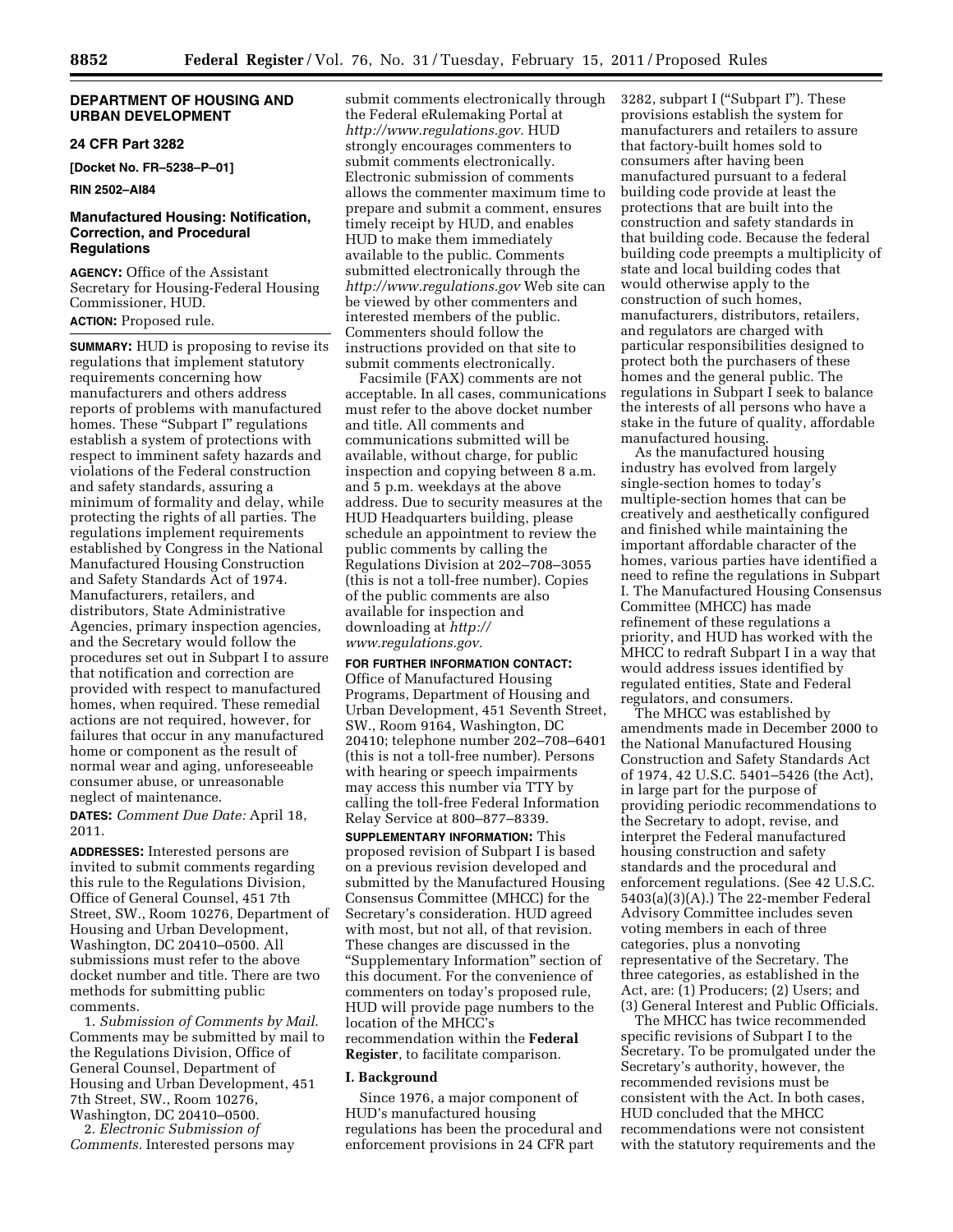Secretary's authority. (*See* 68 FR 47881 (August 12, 2003, amending 68 FR 35850, July 25, 2003) and 71 FR 34464 (June 14, 2006) (''June 14 notice'').)

The June 14, 2006, notice included the complete text of the most recent MHCC recommendation. This second set of recommendations by the MHCC was developed through much more extensive discussions in public meetings of the MHCC and in task force and subcommittees than was the first set, and was very close to being acceptable under the Act. HUD has based today's proposed rule on the second set of the MHCC recommendations, with a few modifications. As required by section 604(b)(3) of the Act (42 U.S.C. 5403(b)(3)), HUD first submitted its proposed rule to the MHCC for the committee's prepublication review and comments. HUD has considered those comments and now is issuing this proposed rule for public comment. Most of the text of this proposal is the same as the text that was included in the MHCC proposal submitted to HUD, as published in the June 14, 2006 notice. HUD believes that today's proposed rule provides clearer regulatory structure and appropriate consumer protection provisions, while substantially adopting the MHCC recommendation.

#### **II. Reasons for HUD's Changes**

Between the time that the MHCC submitted its recommended revision of Subpart I and the time that HUD developed today's proposed rule based on the MHCC recommendation, numerous meetings of the MHCC and HUD were held to discuss the MHCC recommendation and HUD-suggested revisions. Agreement was reached in principle on some further changes suggested by HUD or members of the MHCC. Agreement could not be reached on all of the changes, however, so there was no reason for the MHCC to amend its recommendation to include the changes agreed upon. Instead, HUD has included those changes in today's proposed rule.

While HUD agreed with the MHCC on the majority of the language used in today's proposed rule, some of the MHCC's language was not consistent with the Act. HUD's proposed rule also differs from the MHCC language by adding consumer protections when warranted, ensuring that provisions are internally consistent, and adding flexibility that benefit both manufacturers and regulators. A few editorial changes have also been made for the purpose of clarifying the intent of the applicable provision.

Most of the changes made by HUD to the MHCC recommendation can be explained using six justifications, many of which are also contained in the June 14, 2006, notice rejecting the MHCC language. The justifications are as follows:

*Justification 1: Changes agreed on in principle by HUD and MHCC in prepublication meetings.* This justification applies to the change made in § 3282.362(c)(1).

*Justification 2: The rejected MHCC language was not consistent with statutory authority.* In section 615 of the Act (42 U.S.C. 5414), Congress placed responsibility for the notification and correction of defects in manufactured homes on manufacturers, and set guidelines for manufacturers to meet these responsibilities. Section 613 of the Act (42 U.S.C. 5412) imposes additional repair and repurchase requirements on manufacturers with respect to homes delivered to retailers and distributors before those homes are sold to purchasers. HUD's proposed rule recognizes those statutory responsibilities, which the MHCC recommendation failed to acknowledge appropriately. Consistent with the Act, however, HUD continues to limit the manufacturer's correction responsibilities to only those defects that are related to errors in design or assembly of the home by the manufacturer, in accordance with section 615(g) (42 U.S.C. 5414(g)).

HUD's proposed rule does not adopt MHCC language that would have established new responsibilities for retailers and distributors that are not found in the Act, would have limited the manufacturers' pre-sale correction responsibilities, and could have required HUD and state regulators to meet new burdens of proof in assuring production of manufactured homes that comply with the federal construction and safety standards. HUD also did not adopt MHCC language in § 3282.415(d) that would have been inconsistent with sections 613 and 623(b)(12) of the Act (42 U.S.C. 5412 and 5422(b)(12)). The dispute resolution program referenced in the MHCC language is intended to address problems reported in manufactured homes after installation, while the regulatory section included language to address corrections that would be required before a home is sold.

This justification applies to the changes made in §§ 3282.404(b)(3), 3282.405(a)(2), 3282.415(c), and 3282.415(d). At the same time, however, in § 3282.405(a)(2) the phrase ''introduced systematically'' was inserted, by agreement in principle with

the MHCC. As a result of the change in § 3282.415(d), the subsequent paragraphs had to be redesignated.

*Justification 3: Other proposed modifications: determination factors.*  HUD is also proposing a few other modifications to the MHCC's language, even though HUD did not base its June 14, 2006, notice of rejection of the MHCC language on these modifications.

HUD believes that it is important for manufacturers to use appropriate methods for determining which manufactured homes should be included in a class of homes for which notification or correction of defects or safety hazards is required. Currently, § 3282.409(c) of HUD's regulations recognizes a methodology that includes inspection of the actual homes, not the records of those homes. The MHCC language would have revised the current provision by permitting inspection of the records, including consumer and retailer complaints, rather than the homes.

HUD proposes modifying that permissive language to make it clear that the methodology would be acceptable only if the cause of the problem is such that it would be understood and reported by consumers or retailers. For example, inadequate firestopping in a home is not a condition that a homeowner, or even a retailer, can be expected to observe and report. Therefore, a manufacturer that is determining the scope of a class of homes with inadequate firestopping should not be permitted to rely on complaint records alone to identify the homes to be included in the class. HUD would also clarify that, in selecting a methodology, the manufacturer is expected to rely on information it discovers during an investigation, not just information initially provided in a complaint.

This justification applies to the changes made in  $\S 3282.404(c)$ .

*Justification 4: Other suggested modifications: recordkeeping.* HUD also proposes adding language in the recordkeeping requirements that, rather than mandating how manufacturers maintain records regarding corrective actions, would provide manufacturers options for how to comply with the requirements. HUD's proposal would also avoid using an undefined term that may have several uses in the industry and create confusion. These modifications would provide manufacturers flexibility regarding how manufacturer records are to be maintained. The new provisions would also recognize a manufacturer's right to keep some of these records in a central class determination file that might be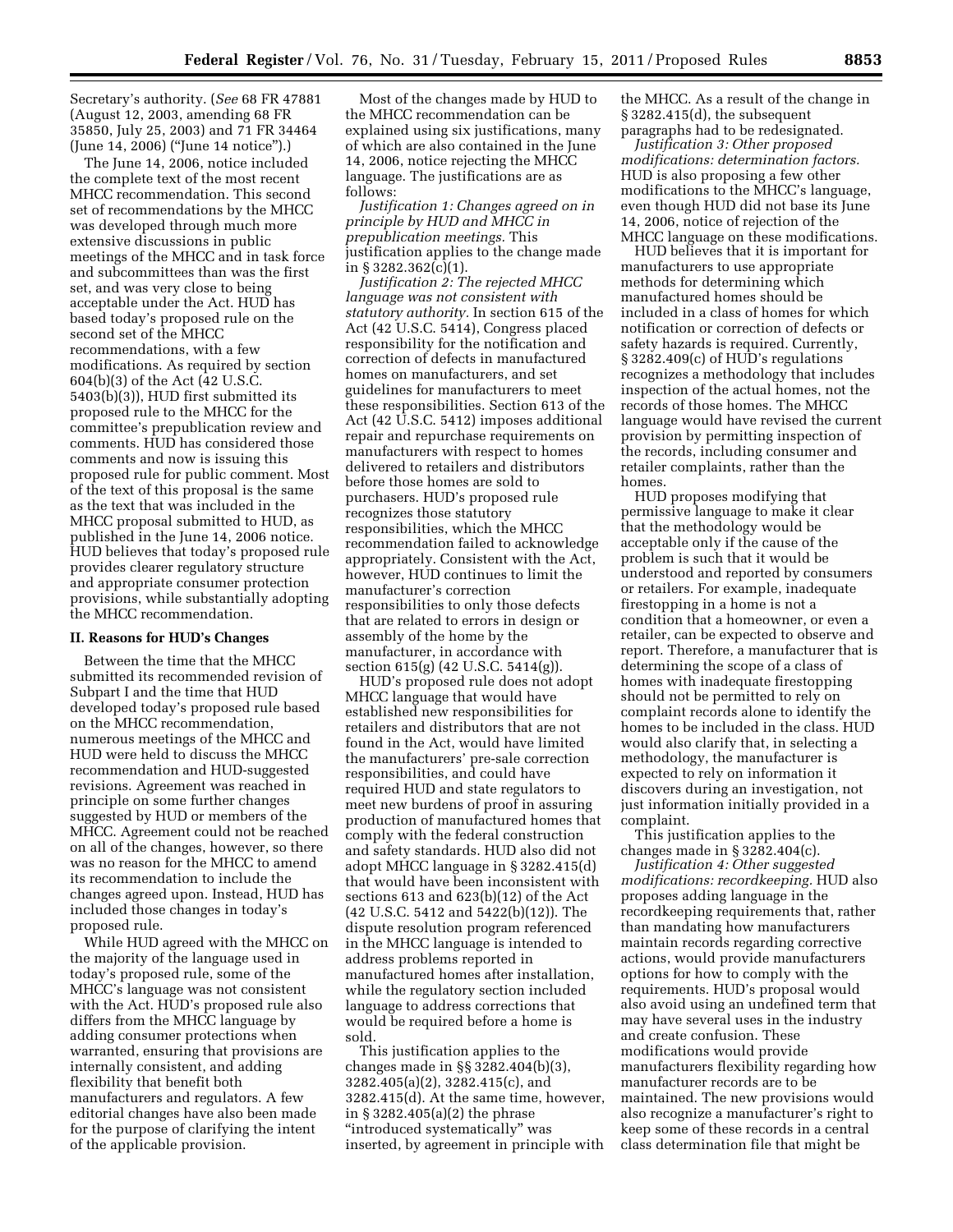preferred by some manufacturers and would reduce the amount of paperwork required. HUD would add such an option because some manufacturers are already keeping their records in this alternative format, which is a format that also could be more user-friendly for HUD and state regulators in enforcing the law. This justification applies to the changes made in § 3282.417.

*Justification 5: Other suggested modifications: generally.* HUD would reorganize §§ 3282.411 and 3282.412 of the MHCC recommendation, to assure these provisions are internally consistent. The general structure of the MHCC recommendations for these sections would be retained, however. Section 3282.411 of the MHCC recommendation would have established the prerequisites for any state administrative agency (SAA) to refer information to the appropriate SAA or HUD for possible investigation. Section 3282.412 would have set forth requirements for HUD or an appropriate SAA to initiate a formal administrative investigation process. The revisions

HUD proposes to make in these sections are technical changes to simplify and clarify the provisions and to avoid overlap within the two sections.

HUD also would add a requirement in § 3282.404(a) that, when a manufacturer makes an initial determination of a serious defect or imminent safety hazard, the manufacturer must notify HUD, the appropriate SAA, and the manufacturer's Production Inspection Primary Inspection Agency (IPIA) of the determination. The purpose of this requirement would be to provide advance notice of a potentially serious problem during the time the manufacturer is required to develop a full plan of notification and correction regarding the problem. HUD would consider this modification to be appropriate in light of the MHCC's recommendation that would extend the time a manufacturer has to complete its plan beyond what is permitted under the existing regulations.

This justification applies to the changes made in §§ 3282.404(a), 3282.411, and 3282.412.

*Justification 6:* Finally, HUD included clarifying and nonsubstantive, editorial changes in the modified version of the MHCC recommendations that HUD submitted to the MHCC for its prepublication review. These changes would be minor and would be for the purpose of making the intent of the applicable provision more clear. Punctuation changes are also included in this justification. This justification applies to the changes made in §§ 3282.7(j), (v), and (dd); 3282.401(b); 3282.406(b)(3); 3282.407(b); 3282.409(c)(5) and (c)(7)(ii); 3282.413(a), (b), (c), (d), and (f); 3282.415(b); 3282.416(b)(2); and 3282.417.

To make it easier for readers to crossreference to these justifications from the changes indicated in the proposed rule, the following table also lists the sections of the MHCC recommendation that have been modified by HUD, and also provides their page number location in the June 14 notice:

| Section(s)                        | Reference to MHCC<br>rule (in June 14, 2006<br>Notice) | MHCC's original recommendations                                                                                                                                                             | HUD's justification for modifying MHCC's<br>recommendation                                                                                                                                                                                                                                                                                                                                                                                                               |
|-----------------------------------|--------------------------------------------------------|---------------------------------------------------------------------------------------------------------------------------------------------------------------------------------------------|--------------------------------------------------------------------------------------------------------------------------------------------------------------------------------------------------------------------------------------------------------------------------------------------------------------------------------------------------------------------------------------------------------------------------------------------------------------------------|
| $3282.7(i)$ and (v) and<br>(dd).  | 71 FR 34466                                            | No MHCC recommendation. Editorial change                                                                                                                                                    | Justification 6-HUD's clarifying and nonsub-<br>stantive, editorial changes would be minor<br>and for the purpose of making the intent of<br>the applicable provision clearer. Punctua-<br>tion changes were also included in this jus-<br>tification.                                                                                                                                                                                                                   |
|                                   | 3282.362(c)(1)  71 FR 34466                            | MHCC included use of an undefined term<br>"Service record".                                                                                                                                 | Justification 1—This justification applies to the<br>change made in $\S 3282.362(c)(1)$ . The<br>MHCC recommendation uses the term<br>"service record," with no guidance on the<br>contents of a "service record," which could<br>have led to more confusion about the re-<br>quirements and duplicative filing systems.                                                                                                                                                 |
|                                   |                                                        | MHCC omitted "distributors" from the list of<br>requlated parties.                                                                                                                          | Justification 6-HUD added "distributors" to<br>mean any person engaged in the sale and<br>distribution of manufactured homes for re-<br>sale. Clarifying and nonsubstantive, editorial<br>changes that would be minor and for the<br>purpose of making the intent of the applica-<br>ble provision clearer. Punctuation changes<br>were also included in this justification.                                                                                             |
|                                   |                                                        | MHCC recommended expanding from 20<br>days (current $3282.404(b)$ ) to 30 days for<br>manufacturer to make initial determinations.                                                          | Justification 5-HUD accepted MHCC's rec-<br>ommendation to expand from 20 to 30<br>days.                                                                                                                                                                                                                                                                                                                                                                                 |
| 3282.404(b)(3)    See 71 FR 34467 |                                                        | MHCC recommended language to limit a<br>manufacturer's notification responsibilities to<br>only problems caused by persons working<br>on behalf of a manufacturer, such as a re-<br>tailer. | Justification 2-HUD's proposed rule does not<br>adopt MHCC proposed language that would<br>have established new responsibilities for re-<br>tailers and distributors not found in the Act.<br>The proposed language would have limited<br>the manufacturers' pre-sale correction re-<br>sponsibilities, and could have required HUD<br>and state regulators to meet new burdens<br>of proof in assuring production of manufac-<br>tured homes that meet HUD's standards. |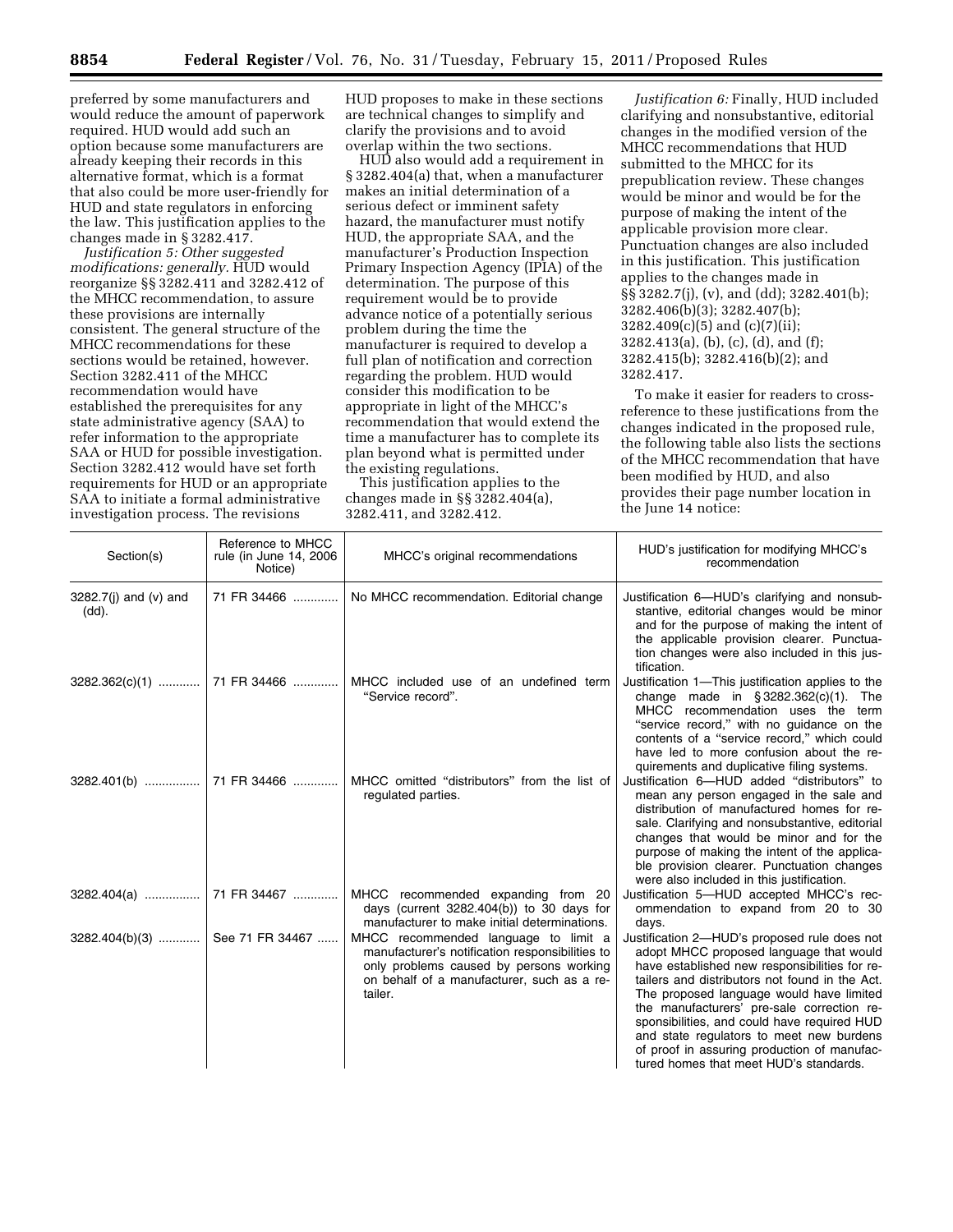| Section(s)                                    | Reference to MHCC<br>rule (in June 14, 2006<br>Notice) | MHCC's original recommendations                                                                                                                                                                                                                                                                                                                                                       | HUD's justification for modifying MHCC's<br>recommendation                                                                                                                                                                                                                                                                                                                                                                                                                                                                                   |
|-----------------------------------------------|--------------------------------------------------------|---------------------------------------------------------------------------------------------------------------------------------------------------------------------------------------------------------------------------------------------------------------------------------------------------------------------------------------------------------------------------------------|----------------------------------------------------------------------------------------------------------------------------------------------------------------------------------------------------------------------------------------------------------------------------------------------------------------------------------------------------------------------------------------------------------------------------------------------------------------------------------------------------------------------------------------------|
| $3282.404(c)(1)$ and<br>$(c)(2)(iii)$ .       | 71 FR 34467                                            | MHCC language would have limited manufac-<br>turer's search for defects to consumer com-<br>plaints and retailer records.                                                                                                                                                                                                                                                             | Justification 3—HUD rejected this language<br>and instead requires manufacturers to use<br>appropriate methods for determining which<br>manufactured homes should be included in<br>a class of homes for which notification or<br>correction of defects or safety hazards is<br>required. HUD's language does allow the<br>manufacturer to solely use those records,<br>but only when consumers and retailers un-<br>derstand and report the defect or problem.<br>But HUD has retained the required use of<br>other sources of information. |
|                                               |                                                        | MHCC language would have established new<br>responsibilities for parties not designated in<br>the Act and limited manufacturers' pre-sale<br>correction responsibilities, and could have<br>required HUD and state regulators to meet<br>new burdens of proof in assuring production<br>of manufactured homes that comply with<br>the federal construction and safety stand-<br>ards. | Justification 2-HUD removed this because<br>the proposed language is inconsistent with<br>statute. HUD did, however, maintain in<br>405(a), the phrase developed in conjunction<br>with the MHCC: "introduced systematically."                                                                                                                                                                                                                                                                                                               |
|                                               | 3282.406(b)(3)  71 FR 34468                            | Editorial change. No modification to the<br>MHCC recommendation.                                                                                                                                                                                                                                                                                                                      | Justification 6-HUD's clarifying and nonsub-<br>stantive, editorial changes would be minor<br>and for the purpose of making the intent of<br>the applicable provision clearer. Punctua-<br>tion changes were also included in this jus-<br>tification.                                                                                                                                                                                                                                                                                       |
|                                               |                                                        | Editorial change. No modification to the<br>MHCC recommendation.                                                                                                                                                                                                                                                                                                                      | Justification 6-HUD's clarifying and nonsub-<br>stantive, editorial changes would be minor<br>and for the purpose of making the intent of<br>the applicable provision clearer. Punctua-<br>tion changes were also included in this jus-<br>tification.                                                                                                                                                                                                                                                                                       |
|                                               |                                                        | Editorial change. No modification to the<br>MHCC recommendation.                                                                                                                                                                                                                                                                                                                      | Justification 6-HUD's clarifying and nonsub-<br>stantive, editorial changes would be minor<br>and for the purpose of making the intent of<br>the applicable provision clearer. Punctua-<br>tion changes were also included in this jus-<br>tification.                                                                                                                                                                                                                                                                                       |
|                                               | 3282.409(c)(7)(ii)  71 FR 34469                        | Editorial change. No modification to the<br>MHCC recommendation.                                                                                                                                                                                                                                                                                                                      | Justification 6-HUD's clarifying and nonsub-<br>stantive, editorial changes would be minor<br>and for the purpose of making the intent of<br>the applicable provision clearer. Punctua-<br>tion changes were also included in this jus-<br>tification.                                                                                                                                                                                                                                                                                       |
| 3282.411 and<br>3282.412.                     | 71 FR 34470                                            | The general structure of the MHCC rec-<br>ommendations for these sections would be<br>retained.                                                                                                                                                                                                                                                                                       | Justification 5—The general structure of the<br>MHCC recommendations for these sections<br>would be retained; however, HUD would re-<br>organize §§3282.411 and 3282.412 of the<br>MHCC recommendation, to assure these<br>provisions are internally consistent. The re-<br>visions HUD proposes to make in these<br>sections are technical changes to simplify<br>and clarify the provisions and to avoid over-<br>lap within the two sections.                                                                                             |
| 3282.413(a), (b), (c),<br>$(d)$ , and $(f)$ . | 71 FR 34470-34471                                      | Editorial change. No modification to the<br>MHCC recommendation.                                                                                                                                                                                                                                                                                                                      | Justification 6-HUD's clarifying and nonsub-<br>stantive, editorial changes would be minor<br>and for the purpose of making the intent of<br>the applicable provision clearer. Punctua-<br>tion changes were also included in this jus-<br>tification.                                                                                                                                                                                                                                                                                       |
|                                               |                                                        | Editorial change. No modification to the<br>MHCC recommendation.                                                                                                                                                                                                                                                                                                                      | Justification 6-HUD's clarifying and nonsub-<br>stantive, editorial changes would be minor<br>and for the purpose of making the intent of<br>the applicable provision clearer. Punctua-<br>tion changes were also included in this jus-<br>tification.                                                                                                                                                                                                                                                                                       |
|                                               |                                                        | MHCC recommended eliminating phrases to<br>limit the manufacturers' pre-sale correction<br>responsibilities.                                                                                                                                                                                                                                                                          | Justification 2-HUD removed this because<br>the proposed language is inconsistent with<br>the statute.                                                                                                                                                                                                                                                                                                                                                                                                                                       |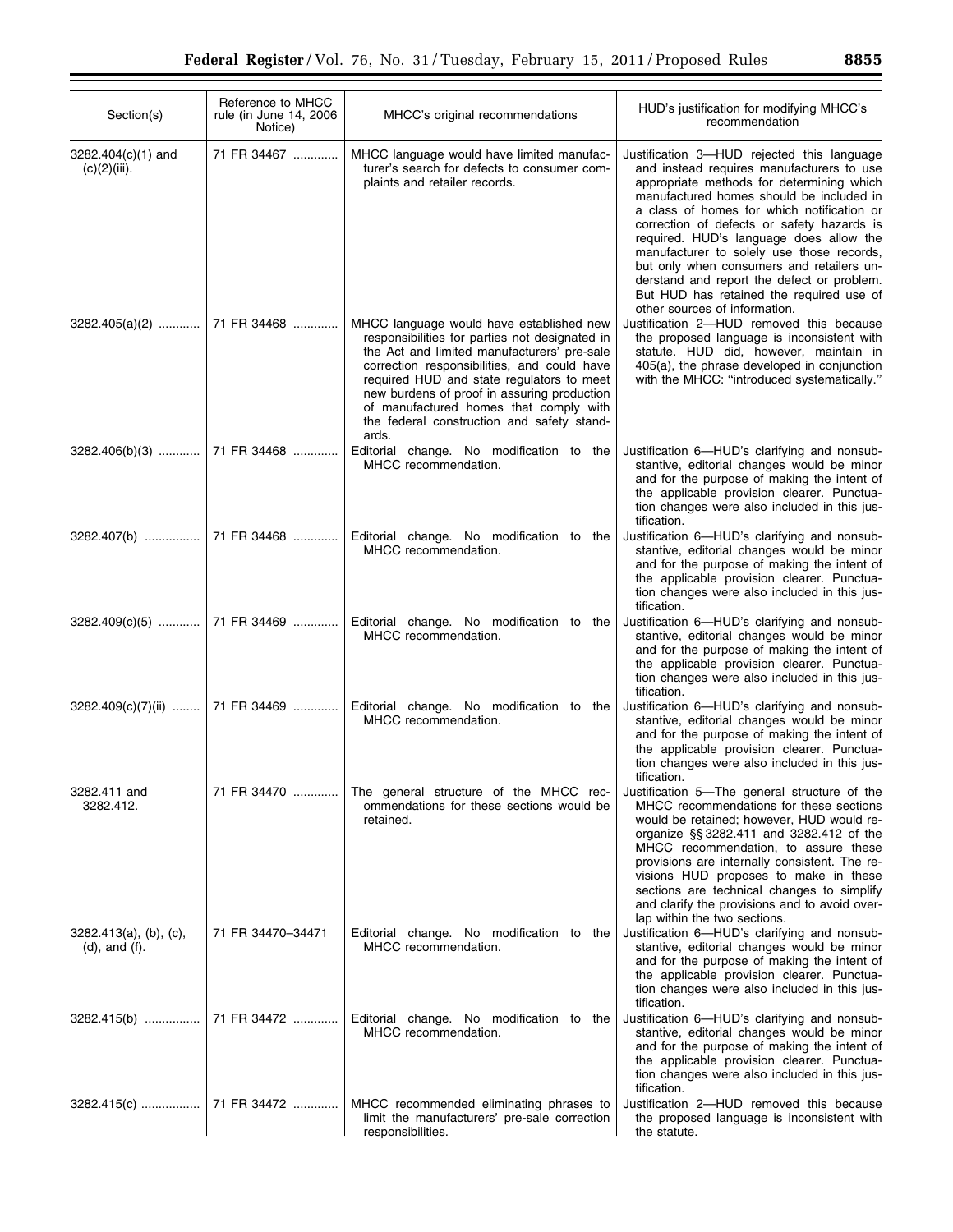| Section(s)               | Reference to MHCC<br>rule (in June 14, 2006)<br>Notice) | MHCC's original recommendations                                                                                             | HUD's justification for modifying MHCC's<br>recommendation                                                                                                                                                                                                                                                                                                                                                                                                                                                                                                                                                                                                                                                                                                                                                                                                                                                                                                                                                                                                                                                                                      |
|--------------------------|---------------------------------------------------------|-----------------------------------------------------------------------------------------------------------------------------|-------------------------------------------------------------------------------------------------------------------------------------------------------------------------------------------------------------------------------------------------------------------------------------------------------------------------------------------------------------------------------------------------------------------------------------------------------------------------------------------------------------------------------------------------------------------------------------------------------------------------------------------------------------------------------------------------------------------------------------------------------------------------------------------------------------------------------------------------------------------------------------------------------------------------------------------------------------------------------------------------------------------------------------------------------------------------------------------------------------------------------------------------|
| 3282.415(d)  71 FR 34472 |                                                         | MHCC recommended that retailers/distributors<br>become responsible parties in the notifica-<br>tion and correction process. | Justification 2-HUD removed 415(d) be-<br>cause the proposed language is incon-<br>sistent with Sections 613 and $623(c)(12)$ of<br>the Act (42 U.S.C. 5412 and 5422 (c)(12)).                                                                                                                                                                                                                                                                                                                                                                                                                                                                                                                                                                                                                                                                                                                                                                                                                                                                                                                                                                  |
|                          |                                                         | $3282.416(b)(2)$ 71 FR 34472  Editorial change. No modification to the<br>MHCC recommendation.                              | Justification 6-HUD's clarifying and nonsub-<br>stantive, editorial changes would be minor<br>and for the purpose of making the intent of<br>the applicable provision clearer. Punctua-<br>tion changes were also included in this jus-<br>tification.<br>Justification 4-HUD's modifications would<br>provide manufacturers flexibility regarding<br>how they keep records, including what are<br>referred to as "service records." HUD's pro-<br>posal also outlines how current service<br>records may be supplemented with all re-<br>quired determination records, but without<br>creating and maintaining a separate set of<br>files. HUD's proposal recognizes a manu-<br>facturer's right to keep these records in a<br>central class determination file, reducing the<br>amount of paperwork required. The rec-<br>ommendation allows this, but does not re-<br>quire this.<br>Justification 6-Clarifying and non-sub-<br>stantive, editorial changes that would be<br>minor and for the purpose of making the in-<br>tent of the applicable provision more clear.<br>Punctuation changes were also included in<br>this justification. |
|                          |                                                         | <b>MHCC</b><br>recommended<br>rejecting<br>all<br>of<br>§3282.417.                                                          |                                                                                                                                                                                                                                                                                                                                                                                                                                                                                                                                                                                                                                                                                                                                                                                                                                                                                                                                                                                                                                                                                                                                                 |

#### **III. Response to MHCC Comments**

As noted, before publishing this proposed rule, HUD was required by section 604(b)(3) of the Act (42 U.S.C. 5403(b)(3)) to first submit its proposal to the MHCC for its prepublication review and comments. HUD has considered those comments and now is issuing this proposed rule for public comment. In MHCC committee and subcommittee meetings, HUD had repeatedly discussed with MHCC members its concerns with the most recent MHCC recommendation for revision of Subpart I. As a consequence of these discussions and HUD's explanations in the June 14, 2006, notice, the MHCC was fully informed of the substantive changes HUD is proposing in today's publication, even before the proposal was formally submitted to the MHCC for its review.

Nevertheless, if HUD rejects any significant comments provided by the MHCC during its formal review of the HUD proposed rule, the Act further requires HUD to: (1) Provide to the MHCC a written explanation of the reasons for the rejection; and (2) publish the MHCC's comments and HUD's response in the **Federal Register** for public comment.

In order to comply fully with the requirements of the Act, and so that there is no question about whether HUD

has appropriately characterized any particular comment of the MHCC as ''significant,'' HUD recommends a sideby-side comparison with the June 14 notice. HUD is referencing the page numbers to where the MHCC's original proposed text can be found. The MHCC incorporated into its comments by reference its own previous recommendations and the principles it had adopted to guide its own efforts to revise the regulations in Subpart I. Both of those documents have been published in the June 14 notice. The June 14 notice is available through the Government Printing Office's **Federal Register** Web site at *[http://](http://www.gpoaccess.gov/fr/index.html)  [www.gpoaccess.gov/fr/index.html](http://www.gpoaccess.gov/fr/index.html)*  (search using the citation ''71 FR 34464, June 14, 2006'').

This preamble and the changes indicated in the proposed rule provide HUD's primary response to the MHCC prepublication comments. Additional HUD responses to the MHCC prepublication comments are as follows:

The MHCC comments continue to confuse the statutory authorities and procedures that are applicable to the distinct responsibilities of the regulators and regulated parties for the new dispute resolution program and the installation programs, as distinguished from the historical construction and safety standards program. HUD

continues to believe that its total regulatory framework will be consistent with the Act and that Congress has made HUD responsible for implementing the statute.

Some of the MHCC prepublication comments do not accurately reflect either its own recommendations or HUD's proposed rule. For example, the comments on the recordkeeping provisions suggest that the MHCC requirements would be less burdensome than the HUD requirements. HUD's proposal evolved because the MHCC recommendation used an undefined term (''service records''), which might have several uses in the industry and create confusion about the recordkeeping requirements and lead to duplicative filing systems. HUD's lessprescriptive proposal, seen in the changes in §§ 3282.417(b) and (c), affords manufacturers flexibility in deciding how to keep their records, so that they are not required to repeat the same information in the file associated with every manufactured home that is part of a class determination. HUD's proposal also permits, but does not require, that manufacturers maintain records in a single or central class determination file. Notwithstanding, HUD specifically welcomes comment on whether it should require a single or central class determination file, whether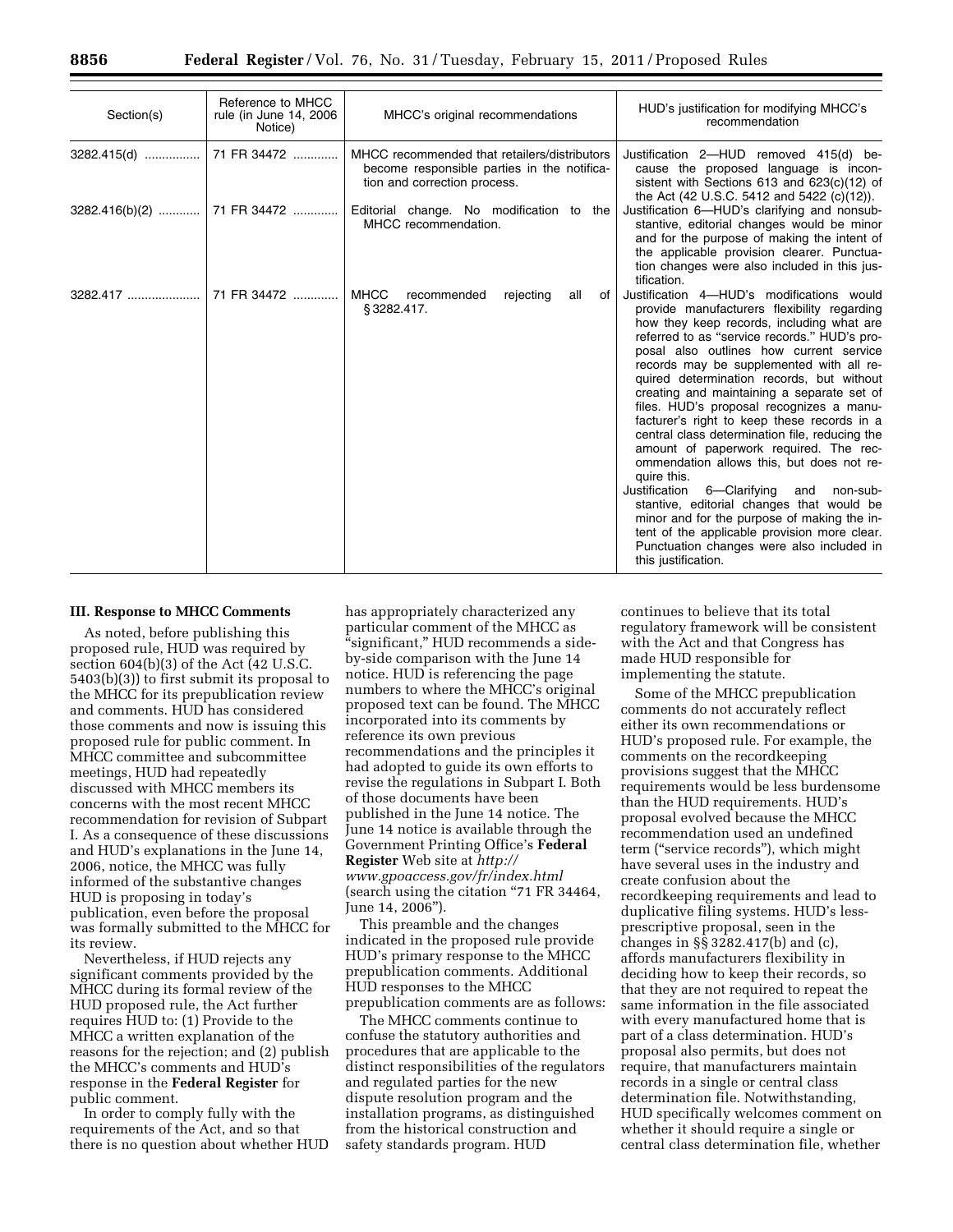it should define the term ''service records,'' and, if so, how it should define the term.

Further, HUD's proposed rule provides additional, not less, authority to SAAs to initiate and pursue preliminary and final determinations about problems in manufactured homes. The proposed rule also distinguishes between the responsibility for manufacturers to investigate "likely" defects, while the State and Federal regulators would continue to have the authority conferred by the Act to investigate possible defects. The MHCC comments also fail to acknowledge that regulators would still have to meet a higher standard of evidence before they could enforce notification or correction procedures against a manufacturer for a defect.

The MHCC also fails to distinguish between the statutory remedies of notification and correction. Under the Act, manufacturers are required to notify retailers and consumers about problems that render the manufactured home or any component unfit for its ordinary use, while the manufacturer is required to correct the problem only when it both presents a significant health or safety issue and is related to an error in design or assembly by the manufacturer. In its comments, the MHCC suggests that HUD can and should use its regulatory authority to rewrite these statutory requirements adopted by Congress.

On the other hand, the MHCC fails to acknowledge that HUD would adopt MHCC-recommended language that, for the first time, expressly recognizes a manufacturer's right to seek indemnification from component producers (§ 3283.406(e)(2)) and other commercial entities (§ 3282.415(h)) for the costs of corrections. Such arrangements would not be contrary to the Act, although section 622 of the Act (42 U.S.C. 5421) provides that purchasers may not waive their rights under it. The proposed rule (§ 3282.402(b)) also continues to protect manufacturers from responsibility for normal aging of manufactured homes and consumer abuse, as do the current regulations.

The MHCC comments suggest that HUD should not offer its own revisions to clarify language that, applying its experience as a regulator, HUD can identify as problematic. In the past, the regulations have allowed manufacturers to identify a class of manufactured homes that might share a certain defect, by inspecting homes. HUD has accepted for this proposed rule a MHCC recommendation that revises this optional method to permit inspection of

records, but HUD has added that the method should be used only when the defect is such that there could be a reasonable expectation that the defect would be reported by a consumer or retailer. HUD continues to believe that a manufacturer should not rely on a records review when the defect involves a hidden construction problem, such as improper firestopping.

Before any final rule becomes effective, HUD will, of course, also respond to public comment on today's proposed rule, including further comments from the MHCC and its members.

# **IV. Findings and Certifications**

#### *Regulatory Planning and Review*

This rule is not a significant regulatory action under section 3(f) of Executive Order 12866, Regulatory Planning and Review, and it was not reviewed by the Office of Management and Budget (OMB). This rule revises 24 CFR part 3282, subpart I, which provides the procedures by which HUD enforces the notification and correction of defects requirements of the Manufactured Home Construction and Safety Standards Act of 1974. This rule is not significant because it reorganizes and streamlines the existing regulation and proposes to clarify rather than change or add substance to the existing regulation.

## *Unfunded Mandates Reform Act*

Title II of the Unfunded Mandates Reform Act of 1995 (2 U.S.C. 1531– 1538) establishes requirements for federal agencies to assess the effects of their regulatory actions on state, local, and tribal governments and the private sector. This proposed rule does not impose any federal mandates on any state, local, or tribal government or the private sector within the meaning of the Unfunded Mandates Reform Act of 1995.

#### *Environmental Review*

A Finding of No Significant Impact with respect to the environment has been made in accordance with HUD regulations at 24 CFR part 50, which implement section 102(2)(C) of the National Environmental Policy Act of 1969 (42 U.S.C. 4332(2)(C)). The Finding of No Significant Impact is available for public inspection between the hours of 8 a.m. and 5 p.m. weekdays in the Regulations Division, Office of General Counsel, Department of Housing and Urban Development, 451 Seventh Street, SW., Room 10276, Washington, DC 20410–0500.

# *Executive Order 13132, Federalism*

Executive Order 13132 (entitled "Federalism") prohibits, to the extent practicable and permitted by law, an agency from promulgating a regulation that has Federalism implications and either imposes substantial direct compliance costs on state and local governments and is not required by statute, or preempts State law, unless the relevant requirements of section 6 of the Executive Order are met. This rule does not have federalism implications and does not impose substantial direct compliance costs on State and local governments or preempt state law within the meaning of the Executive Order.

HUD is proposing to revise its current regulations in 24 CFR part 3282, subpart I, in order to make them more clear and consistent with the Act. These revisions are, in large part, based on recommendations by the MHCC. The revisions, however, do not greatly change current requirements affecting or preempting state law. Participation by an SAA in HUD's Manufactured Housing Program is optional, and preemption of state law is provided only to the extent required by the Act.

#### *Paperwork Reduction Act*

The information collection requirements contained in this proposed rule have been approved by OMB under the Paperwork Reduction Act of 1995 (44 U.S.C. 3501–3520) and assigned OMB Control Number 2502–0541. In accordance with the Paperwork Reduction Act, HUD may not conduct or sponsor, and a person is not required to respond to, a collection of information, unless the collection displays a currently valid OMB control number.

#### *Regulatory Flexibility Act*

The Regulatory Flexibility Act (RFA) (5 U.S.C. 601 *et seq.*) generally requires an agency to conduct a regulatory flexibility analysis of any rule subject to notice and comment rulemaking requirements, unless the agency certifies that the rule will not have a significant economic impact on a substantial number of small entities. HUD is required by law to implement statutory requirements concerning how manufacturers and others address reports of problems with manufactured homes, in order to protect both purchasers of factory-built homes and the general public. Small entities would not be burdened by this rule because this rule would not establish requirements that differ significantly from current requirements. This rule would streamline the current regulatory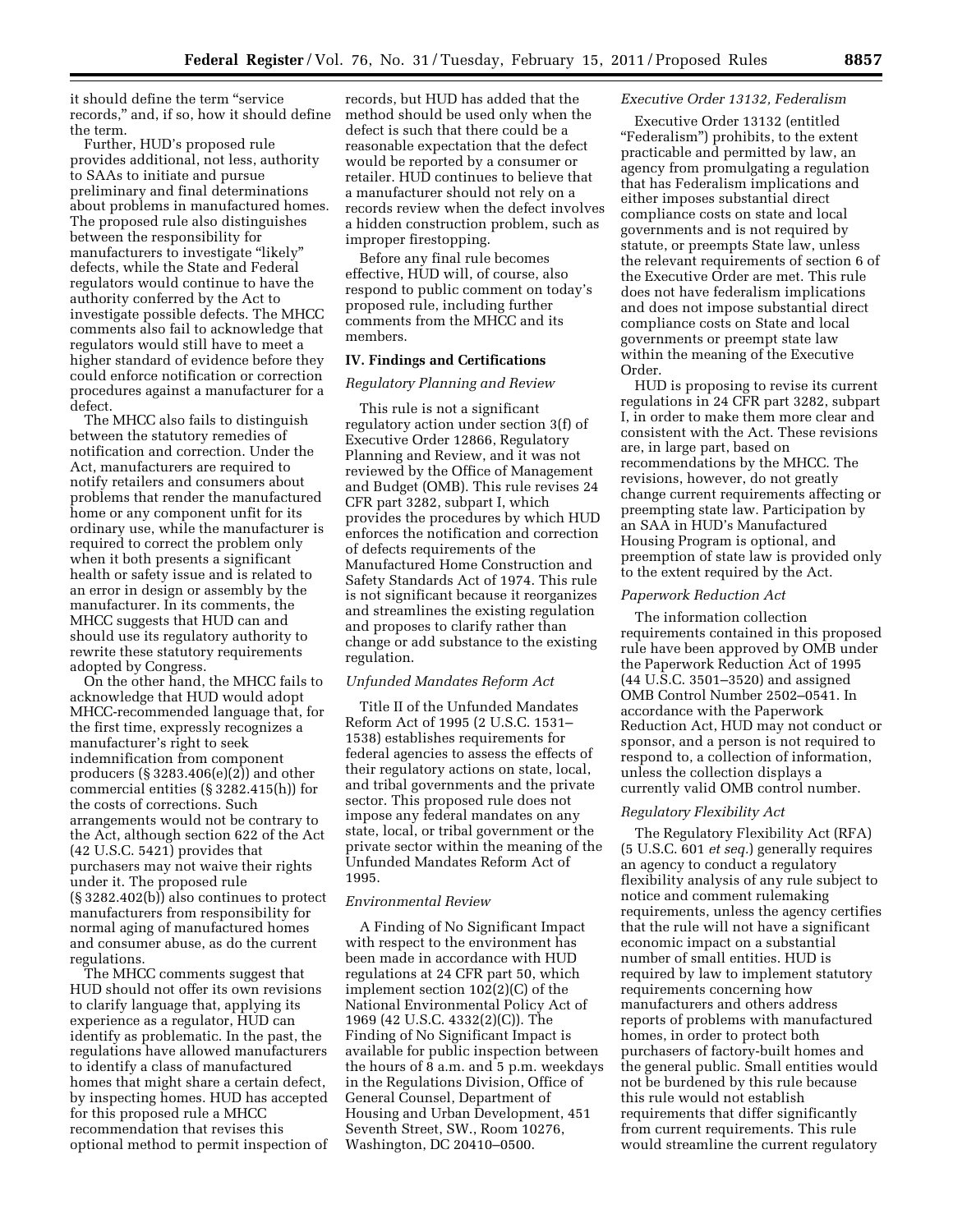process to reduce burdens on small entities. Roughly 60,000 manufactured homes are produced each year, and this rule would not affect or alter the cost of manufacture of such homes. For instance, this rule would revise current regulations to allow manufacturers to indemnify themselves through agreements or contracts with retailers, transporters, installers, distributors, or others for certain costs associated with corrective work performed. As a result, HUD does not believe that the rule would have a significant economic effect on a substantial number of small entities. Further, the rule is intended to have a beneficial impact, by reducing the recordkeeping burdens on manufacturers. For example, manufacturers would be allowed to keep records in a central file, thereby reducing recordkeeping requirements for small entities. Also under the rule, manufacturers would no longer be required to provide notification of a possible defect if only one home is involved and the manufacturer corrects the home, thus further reducing paperwork burdens on small entities. These revisions impose no significant economic impact on a substantial number of small entities. Therefore, the undersigned certifies that this rule will not have a significant impact on a substantial number of small entities.

Notwithstanding HUD's view that this rule would not have a significant effect on a substantial number of small entities, HUD specifically invites comments regarding any less burdensome alternatives to this rule that will meet HUD's objectives as described in this preamble.

## *Catalog of Federal Domestic Assistance*

The Catalog of Federal Domestic Assistance number for the Manufactured Housing Program is 14.171.

#### **List of Subjects in 24 CFR Part 3282**

Administrative practice and procedure, Consumer protection, Intergovernmental relations, Investigations, Manufactured homes, Reporting and recordkeeping requirements.

Accordingly, for the reasons stated in the preamble, HUD proposes to amend part 3282 of title 24 of the Code of Federal Regulations, as follows:

# **PART 3282—MANUFACTURED HOUSING PROCEDURAL AND ENFORCEMENT REGULATIONS**

1. The authority citation for part 3282 continues to read as follows:

**Authority:** 28 U.S.C. 2461 note; 42 U.S.C. 5424; and 42 U.S.C. 3535(d).

2. In § 3282.7, revise paragraphs (j) and (v), and add paragraph (dd) to read as follows:

## **§ 3282.7 Definitions.**  \* \* \* \* \*

(j) *Defect* means, for purposes of this part, a failure to comply with an applicable Federal manufactured home safety and construction standard, including any defect, in the performance, construction, components, or material, that renders the manufactured home or any part thereof not fit for the ordinary use for which it was intended, but does not result in an unreasonable risk of injury or death to occupants of the affected manufactured home.

\* \* \* \* \* (v) *Manufactured home construction*  means all activities relating to the assembly and manufacture of a manufactured home including, but not limited to, those relating to durability, quality, and safety, but does not include those activities regulated under the installation standards in this chapter. \* \* \* \* \*

(dd) *Manufactured home installation standards* means reasonable specifications for the installation of a manufactured home, at the place of occupancy, to ensure the proper siting, the joining of all sections of the home, and the installation of stabilization, support, or anchoring systems.

\* \* \* \* \* 3. In § 3282.362, paragraph (c)(1), add a sentence immediately before the last sentence to read as follows:

# **§ 3282.362 Production Inspection Primary Inspection Agencies (IPIAs).**

\* \* \* \* \*

(c) \* \* \*  $(1)$  \* \* \* The IPIA must periodically review the records that § 3282.417(e) requires the manufacturers to keep, for determinations under § 3282.404, to determine whether evidence exists that the manufacturer is ignoring or not performing under its approved quality assurance manual, and, if such evidence is found, must advise the manufacturer so that appropriate action may be taken under § 3282.404. \* \* \*

\* \* \* \* \* 4. Revise subpart I to read as follows:

# **Subpart I—Consumer Complaint Handling and Remedial Actions**

Sec.

- 3282.401 Purpose and scope.<br>3282.402 General provisions
- General provisions.
- 3282.403 Consumer complaint and information referral.
- 3282.404 Manufacturers' determinations and related concurrences.
- 3282.405 Notification pursuant to manufacturer's determination.
- 3282.406 Required manufacturer correction.<br>3282.407 Voluntary compliance with the
- Voluntary compliance with the
- notification and correction requirements under the Act.
- 3282.408 Plan of notification required.
- 3282.409 Contents of plan.
- Implementation of plan.
- 3282.411 SAA initiation of remedial action.
- 3282.412 Preliminary and final administrative determinations.
- 3282.413 Implementation of Final Determination.
- 3282.414 Replacement or repurchase of
- homes after sale to purchaser.
- 3282.415 Correction of homes before sale to purchaser.
- 3282.416 Oversight of notification and correction activities.
- 3282.417 Recordkeeping requirements. 3282.418 Factors for appropriateness and amount of civil penalties.

#### **§ 3282.401 Purpose and scope.**

(a) *Purpose.* The purpose of this subpart is to establish a system of protections provided by the Act with respect to imminent safety hazards and violations of the construction and safety standards with a minimum of formality and delay, while protecting the rights of all parties.

(b) *Scope.* This subpart sets out the procedures to be followed by manufacturers, retailers, and distributors, SAAs, primary inspection agencies, and the Secretary to assure that notification and correction are provided with respect to manufactured homes when required under this subpart. Notification and correction may be required with respect to manufactured homes that have been sold or otherwise released by the manufacturer to another party.

#### **§ 3282.402 General provisions.**

(a) *Purchaser's rights.* Nothing in this subpart shall limit the rights of the purchaser under any contract or applicable law.

(b) *Manufacturer's liability limited.* A manufacturer is not responsible for failures that occur in any manufactured home or component as the result of normal wear and aging, unforeseeable consumer abuse, or unreasonable neglect of maintenance. The life of a component warranty may be one of the indicators used to establish normal wear and aging. A failure of any component may not be attributed by the manufacturer to normal wear and aging under this subpart during the term of any applicable warranty provided by the original manufacturer of the affected component.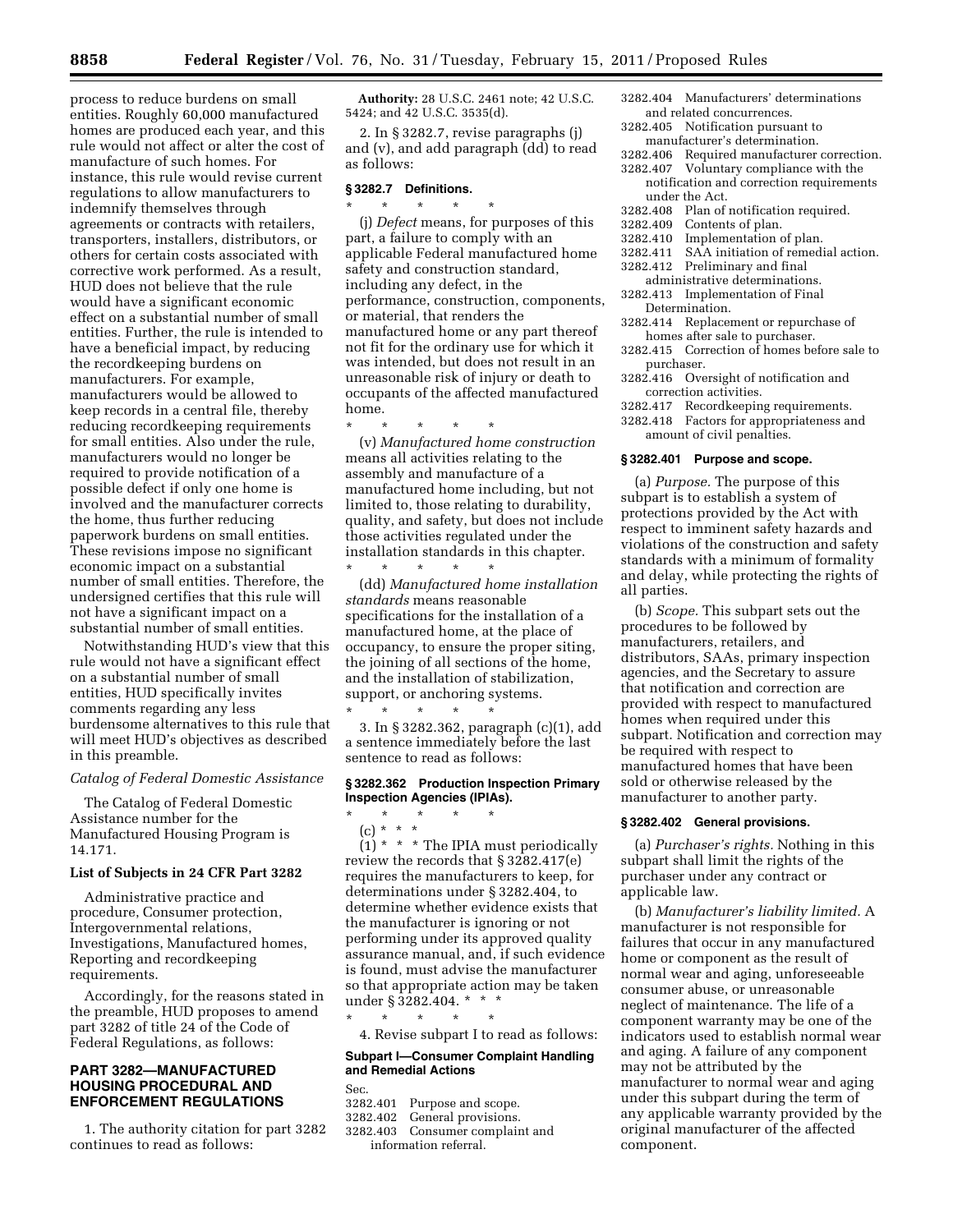#### **§ 3282.403 Consumer complaint and information referral.**

(a) *Retailer responsibilities.* When a retailer receives a consumer complaint or other information about a home in its possession, or that it has sold or leased, that likely indicates a noncompliance, defect, serious defect, or imminent safety hazard, the retailer must forward the complaint or information to the manufacturer of the manufactured home in question as early as possible, in accordance with § 3282.256.

(b) *SAA and HUD responsibilities.*  (1) When an SAA or the Secretary receives a consumer complaint or other information that likely indicates a noncompliance, defect, serious defect, or imminent safety hazard in a manufactured home, the SAA or HUD must:

(i) Forward the complaint or information to the manufacturer of the home in question as early as possible; and

(ii) Send a copy of the complaint or other information to the SAA of the State where the manufactured home was manufactured or to the Secretary if there is no such SAA.

(2) When it appears from the complaint or other information that an imminent safety hazard or serious defect may be involved, the SAA of the State where the home was manufactured must also send a copy of the complaint or other information to the Secretary.

(c) *Manufacturer responsibilities.*  Whenever the manufacturer receives information from any source that the manufacturer believes in good faith relates to a noncompliance, defect, serious defect, or imminent safety hazard in any of its manufactured homes, the manufacturer must, for each such occurrence, make the determinations required by § 3282.404.

# **§ 3282.404 Manufacturers' determinations and related concurrences.**

(a) *Initial determination.* (1) Not later than 30 days after a manufacturer receives information that it believes in good faith likely indicates a noncompliance, defect, serious defect, or imminent safety hazard, the manufacturer must make a specific initial determination that there is a noncompliance, defect, serious defect, or imminent safety hazard, or that the information requires no further action under this subpart. When no further action under this subpart is required and a problem still exists, the manufacturer must forward the information in its possession to the appropriate retailer and, if known, the installer, for their consideration.

(2) When a manufacturer makes an initial determination that there is a serious defect or an imminent safety hazard, the manufacturer must immediately notify the Secretary, the SAA in the state of manufacture, and the manufacturer's IPIA.

(3) In making the determination of noncompliance, defect, serious defect, or imminent safety hazard, or that no further action is required under this subpart, the manufacturer must review the information it received and carry out reasonable investigations, including, if appropriate, inspections. The manufacturer must review the information, the known facts, and the circumstances relating to the complaint or information, including service records, approved designs, and audit findings, as applicable, to decide what investigations are reasonable.

(b) *Class determination.* (1) When the manufacturer makes an initial determination of defect, serious defect, or imminent safety hazard, the manufacturer must also make a goodfaith determination of the class that includes each manufactured home in which the same defect, serious defect, or imminent safety hazard exists or likely exists. Multiple occurrences of defects may be considered the same defect if they have the same cause, are related to a specific workstation description, or are related to the same failure to follow the manufacturer's approved quality assurance manual. Good faith may be used as a defense to the imposition of a penalty, but does not relieve the manufacturer of its responsibilities for notification or correction under this subpart I. The manufacturer must make this class determination not later than 20 days after making a determination of defect, serious defect, or imminent safety hazard.

(2) Paragraph (c) of this section sets out methods for a manufacturer to use in determining the class of manufactured homes. If the manufacturer can identify the precise manufactured homes affected by the defect, serious defect, or imminent safety hazard, the class of manufactured homes may include only those manufactured homes actually affected by the same defect, serious defect, or imminent safety hazard. The manufacturer is also permitted to exclude from the class those manufactured homes for which the manufacturer has information that indicates the homes were not affected by the same cause. If it is not possible to identify the precise manufactured homes affected, the class must include every manufactured home in the group of homes that is identifiable since the

same defect, serious defect, or imminent safety hazard exists or likely exists in some homes in that group of manufactured homes.

(3) For purposes related to this section, a defect, a serious defect, or an imminent safety hazard likely exists in a manufactured home if the cause of the defect, serious defect, or imminent safety hazard is such that the same defect, serious defect, or imminent safety hazard would likely have been introduced systematically into more than one manufactured home. Indications that the defect, serious defect, or imminent safety hazard would likely have been introduced systematically may include, but are not limited to, complaints that can be traced to the same faulty design or faulty construction, problems known to exist in supplies of components or parts, information related to the performance of a particular employee or use of a particular process, and information signaling a failure to follow quality control procedures with respect to a particular aspect of the manufactured home.

(4) If, under this paragraph (b), the manufacturer must determine the class of homes, the manufacturer must obtain from the IPIA, and the IPIA must provide, either:

(i) The IPIA's written concurrence on the methods used by the manufacturer to identify the homes that should be included in the class of homes; or

(ii) The IPIA's written statement explaining why it believes the manufacturer's methods for determining the class of homes were inappropriate or inadequate.

(c) *Methods for determining class.*  (1) In making a class determination under paragraph (b) of this section, a manufacturer is responsible for carrying out reasonable investigations. In carrying out reasonable investigations, the manufacturer must review the information, the known facts, and the relevant circumstances, and generally must establish the cause of the defect, serious defect, or imminent safety hazard. Based on the results of such investigations and all information received or developed, the manufacturer must use an appropriate method or appropriate methods to determine the class of manufactured homes in which the same defect, serious defect, or imminent safety hazard exists or likely exists.

(2) Methods that may be used in determining the class of manufactured homes include, but are not limited to:

(i) Inspection of the manufactured home in question, including its design, to determine whether the defect, serious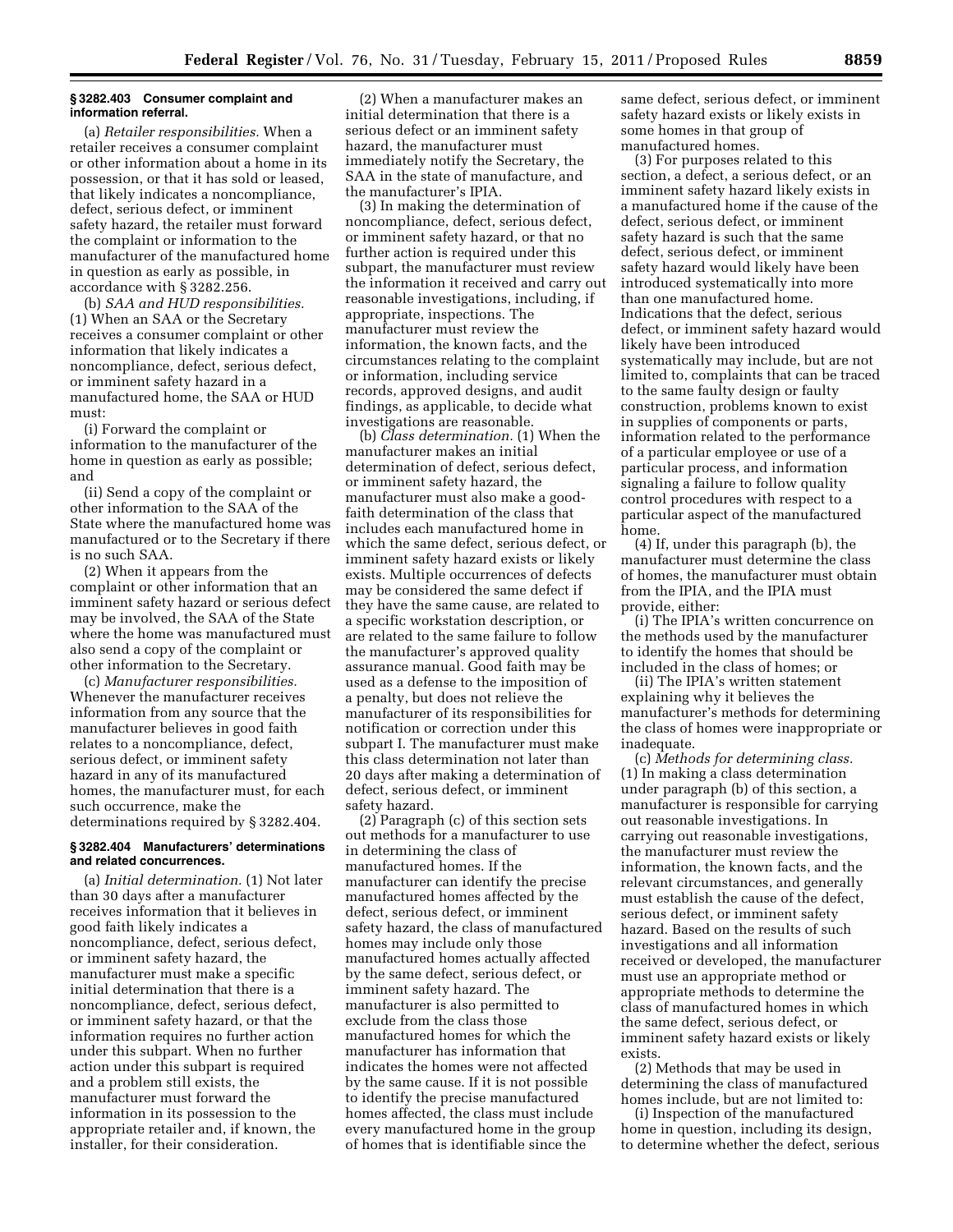defect, or imminent safety hazard resulted from the design itself;

(ii) Physical inspection of manufactured homes of the same design or construction, as appropriate, that were produced before and after a home in question;

(iii) Inspection of the service records of a home in question and of homes of the same design or construction, as appropriate, produced before and after that home, if it is clear that the cause of the defect, serious defect, or imminent safety hazard is such that the defect, serious defect, or imminent safety hazard would be readily reportable by consumers or retailers;

(iv) Inspection of manufacturer quality control records to determine whether quality control procedures were followed and, if not, the time frame during which they were not;

(v) Inspection of IPIA records to determine whether the defect, serious defect, or imminent safety hazard was either detected or specifically found not to exist in some manufactured homes;

(vi) Identification of the cause as relating to a particular employee whose work, or to a process whose use, would have been common to the production of the manufacturer's homes for a period of time; and

(vii) Inspection of records relating to components supplied by other parties and known to contain or suspected of containing a defect, a serious defect, or an imminent safety hazard.

(3) When the Secretary or an SAA decides the method chosen by the manufacturer to conduct an investigation in order to make a class determination is not the most appropriate method, the Secretary or SAA must explain in writing to the manufacturer why the chosen method is not the most appropriate.

(d) *Documentation required.* The manufacturer must comply with the recordkeeping requirements in § 3282.417 as applicable to its determinations and any IPIA concurrence or statement that it does not concur.

#### **§ 3282.405 Notification pursuant to manufacturer's determination.**

(a) *General requirement.* Every manufacturer of manufactured homes must provide notification as set out in this section with respect to any manufactured home produced by the manufacturer in which the manufacturer determines, in good faith, that there exists or likely exists, in more than one home, the same defect introduced systematically, a serious defect, or an imminent safety hazard.

(b) *Requirements by category*—(1) *Noncompliance.* A manufacturer must provide notification of a noncompliance only when ordered to do so by the Secretary or an SAA pursuant to §§ 3282.412 and 3282.413.

(2) *Defects.* When a manufacturer has made a class determination in accordance with § 3282.404 that a defect exists or likely exists in more than one home, the manufacturer must prepare a plan for notification in accordance with § 3282.408, and must provide notification with respect to each manufactured home in the class of manufactured homes.

(3) *Serious defects and imminent safety hazards.* When a manufacturer has made an initial determination in accordance with § 3282.404 that a serious defect or imminent safety hazard exists or likely exists, the manufacturer must prepare a plan for notification in accordance with § 3282.408, must provide notification with respect to all manufactured homes in which the serious defect or imminent safety hazard exists or likely exists, and must correct the home or homes in accordance with § 3282.406.

(c) *Plan for notification required.* (1) If a manufacturer determines that it is responsible for providing notification under this section, the manufacturer must prepare and receive approval on a plan for notification as set out in § 3282.408, unless the manufacturer meets alternative requirements established in § 3282.407.

(2) If the Secretary or SAA orders a manufacturer to provide notification in accordance with the procedures in §§ 3282.412 and 3282.413, the Secretary or SAA has the option of requiring a manufacturer to prepare and receive approval on a plan for notification.

(d) *Method of notification.* When a manufacturer provides notification as required under this section, notification must be:

(1) By certified mail or other more expeditious means to each retailer or distributor to whom any manufactured home in the class of homes containing the defect, serious defect, or imminent safety hazard was delivered;

(2) By certified or express mail to the first purchaser of each manufactured home in the class of manufactured homes containing the defect, serious defect, or imminent safety hazard, and, to the extent feasible, to any subsequent owner to whom any warranty provided by the manufacturer or required by Federal, State, or local law on such manufactured home has been transferred, except that notification need not be sent to any person known by the manufacturer not to own the

manufactured home in question if the manufacturer has a record of a subsequent owner of the manufactured home; and

(3) By certified or express mail to each other person who is a registered owner of a manufactured home in the class of homes containing the defect, serious defect, or imminent safety hazard and whose name has been ascertained pursuant to § 3282.211 or is known to the manufacturer.

#### **§ 3282.406 Required manufacturer correction.**

(a) *Correction of noncompliances and defects.* (1) Section 3282.415 sets out requirements with respect to a manufacturer's correction of any noncompliance or defect that exists in each manufactured home that has been sold or otherwise released to a retailer but that has not yet been sold to a purchaser.

(2) In accordance with section 623 of the Act and part 3288 of this chapter, the manufacturer, retailer, or installer of a manufactured home must correct, at its expense, each failure in the performance, construction, components, or material of the home that renders the home or any part of the home not fit for the ordinary use for which it was intended and that is reported during the one-year period beginning on the date of installation of the home.

(b) *Correction of serious defects and imminent safety hazards.* (1) A manufacturer required to furnish notification under § 3282.405 or § 3282.413 must correct, at its expense, any serious defect or imminent safety hazard that can be related to an error in design or assembly of the manufactured home by the manufacturer, including an error in design or assembly of any component or system incorporated into the manufactured home by the manufacturer.

(2) If, while making corrections under any of the provisions of this subpart, the manufacturer creates an imminent safety hazard or serious defect, the manufacturer shall correct the imminent safety hazard or serious defect.

(3) Each serious defect or imminent safety hazard corrected under this paragraph (b) must be brought into compliance with applicable construction and safety standards or, where those standards are not specific, with the manufacturer's approved design.

(c) *Inclusion in plan.* (1) In the plan required by § 3282.408, the manufacturer must provide for correction of those homes that are required to be corrected pursuant to paragraph (b) of this section.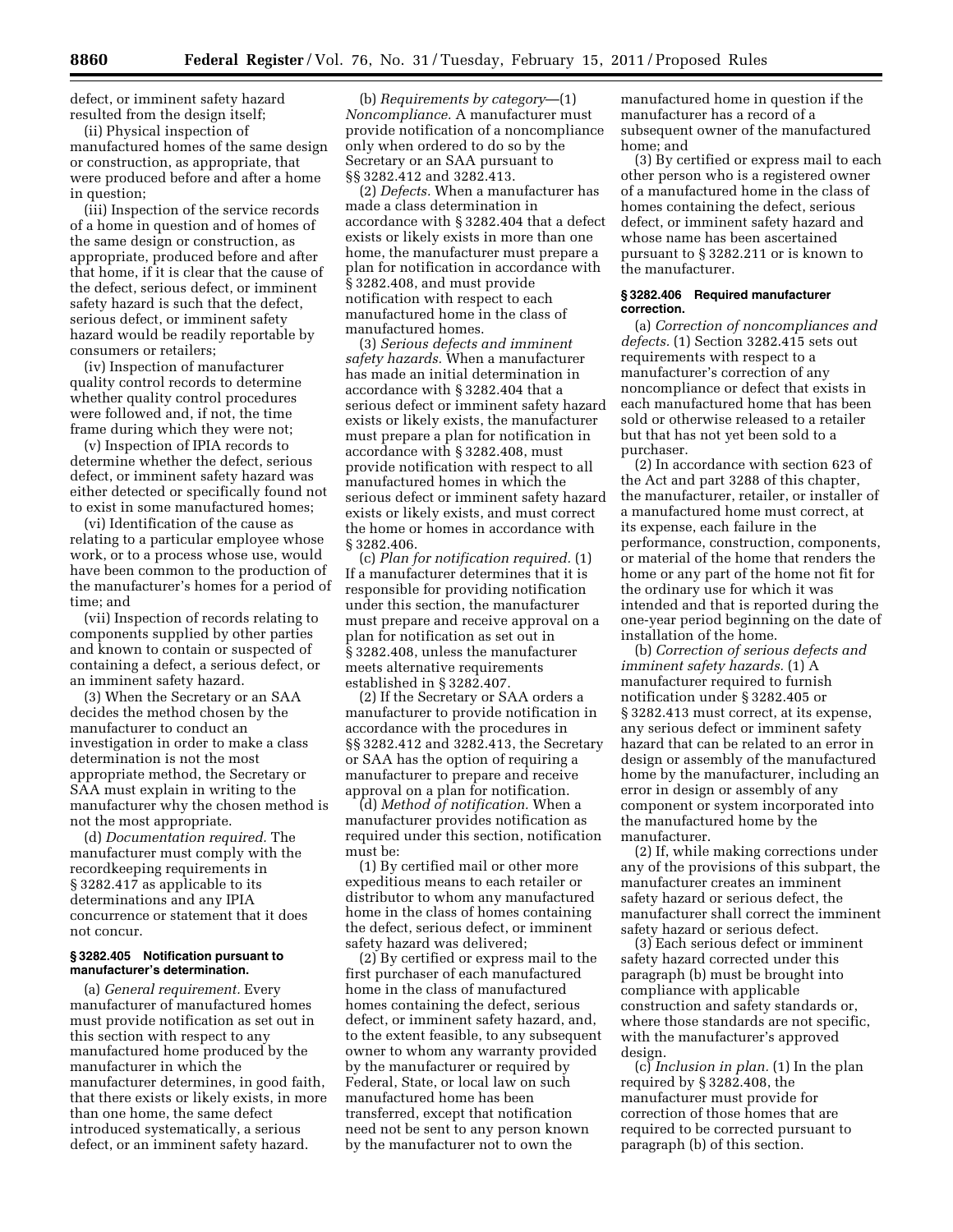(2) If the Secretary or SAA orders a manufacturer to provide correction in accordance with the procedures in § 3282.413, the Secretary or SAA has the option of requiring a manufacturer to prepare and receive approval on a plan for correction.

(d) *Corrections by owners.* A manufacturer that is required to make corrections under paragraph (b) of this section or that elects to make corrections in accordance with § 3282.407 must reimburse any owner of an affected manufactured home who choses to make the correction before the manufacturer did so, for the reasonable cost of correction.

(e) *Correction of appliances, components, or systems.* (1) If any appliance, component, or system in a manufactured home is covered by a product warranty, the manufacturer, retailer, or installer that is responsible under this section for correcting a noncompliance, defect, serious defect, or imminent safety hazard in the appliance, component, or system may seek the required correction directly from the producer. The SAA that approves any plan of notification required pursuant to § 3282.408 or the Secretary, as applicable, may establish reasonable time limits for the manufacturer of the home and the producer of the appliance, component, or system to agree on who is to make the correction and for completing the correction.

(2) Nothing in this section shall prevent the manufacturer, retailer, or installer from seeking indemnification from the producer of the appliance, component, or system for correction work done on any appliance, component, or system.

# **§ 3282.407 Voluntary compliance with the notification and correction requirements under the Act.**

A manufacturer that takes corrective action that complies with one of the following three alternatives to the requirement in § 3282.408 for preparing a plan will be deemed to have provided any notification required by § 3282.405:

(a) *Voluntary action-one home.* When a manufacturer has made a determination that only one manufactured home is involved, the manufacturer is not required to provide notification pursuant to § 3282.405 or to prepare or submit a plan if:

(1) The manufacturer has made a determination of defect; or

(2) The manufacturer has made a determination of serious defect or imminent safety hazard and corrects the home within the 20-day period. The manufacturer must maintain, in the

plant where the manufactured home was manufactured, a complete record of the correction. The record must describe briefly the facts of the case and any known cause of the serious defect or imminent safety hazard and state what corrective actions were taken, and it must be maintained in the service records in a form that will allow the Secretary or an SAA to review all such corrections.

(b) *Voluntary action-multiple homes.*  Regardless of whether a plan has been submitted under § 3282.408, the manufacturer may act prior to obtaining approval of the plan. Such action is subject to review and disapproval by the SAA of the State where the home was manufactured or by the Secretary, unless the manufacturer obtains the written agreement of the SAA or the Secretary that the corrective action is adequate. If such an agreement is obtained, the correction must be accepted as adequate by all SAAs and the Secretary, if the manufacturer makes the correction as agreed to and any imminent safety hazard or serious defect is eliminated.

(c) *Waiver.* (1) A manufacturer may obtain a waiver of the notification requirements in § 3282.405 and the plan requirements in § 3282.408 either from the SAA of the State of manufacture, when all of the manufactured homes that would be covered by the plan were manufactured in that State, or from the Secretary. As of the date of a request for a waiver, the notification and plan requirements are deferred pending timely submission of any additional documentation as the SAA or the Secretary may require and final resolution of the waiver request. If a waiver request is not granted, the plan required by § 3282.408 must be submitted within 5 days after the expiration of the time frame established in § 3282.408 if the manufacturer is notified that the request was not granted.

(2) The waiver may be approved if, not later than 20 days after making the determination that notification is required, the manufacturer presents evidence that it in good faith believes would show to the satisfaction of the SAA or the Secretary that:

(i) The manufacturer has identified all homes that would be covered by the plan in accordance with § 3282.408;

(ii) The manufacturer will correct, at its expense, all of the identified homes, either within 60 days of being informed that the request for waiver has been granted or within another time limit approved in the waiver;

(iii) The proposed repairs are adequate to remove the defect, serious defect, or imminent safety hazard that gave rise to the determination that correction is required; and

(3) The manufacturer must correct all affected manufactured homes within 60 days of being informed that the request for waiver has been granted or the time limit approved in the waiver, as applicable. The manufacturer must record the known cause of the problem and the correction in the service records in an approved form that will allow the Secretary or SAA to review the cause and correction.

# **§ 3282.408 Plan of notification required.**

(a) *Manufacturer's plan required.*  Except as provided in § 3282.407, if a manufacturer determines that it is responsible for providing notification under § 3282.405, the manufacturer must prepare a plan in accordance with this section and § 3282.409. The manufacturer must, as soon as practical, but not later than 20 days after making the determination of defect, serious defect, or imminent safety hazard, submit the plan for approval to one of the following, as appropriate:

(1) The SAA of the State of manufacture, when all of the manufactured homes covered by the plan were manufactured in that State; or

(2) The Secretary, when the manufactured homes were manufactured in more than one State or there is no SAA in the State of manufacture.

(b) *Implementation of plan.* Upon approval of the plan, including any changes for cause required by the Secretary or SAA after consultation with the manufacturer, the manufacturer must carry out the approved plan within the agreed time limits.

#### **§ 3282.409 Contents of plan.**

(a) *Purpose of plan.* This section sets out the requirements that must be met by a manufacturer in preparing any plan it is required to submit under § 3282.408. The underlying requirement is that the plan shows how the manufacturer will fulfill its responsibilities with respect to notification and correction.

(b) *Contents of plan.* The plan must:

(1) Identify, by serial number and other appropriate identifying criteria, all manufactured homes for which notification is to be provided, as determined pursuant to § 3282.404;

(2) Include a copy of the notice that the manufacturer proposes to use to provide the notification required by § 3282.405;

(3) Provide for correction of those manufactured homes that are required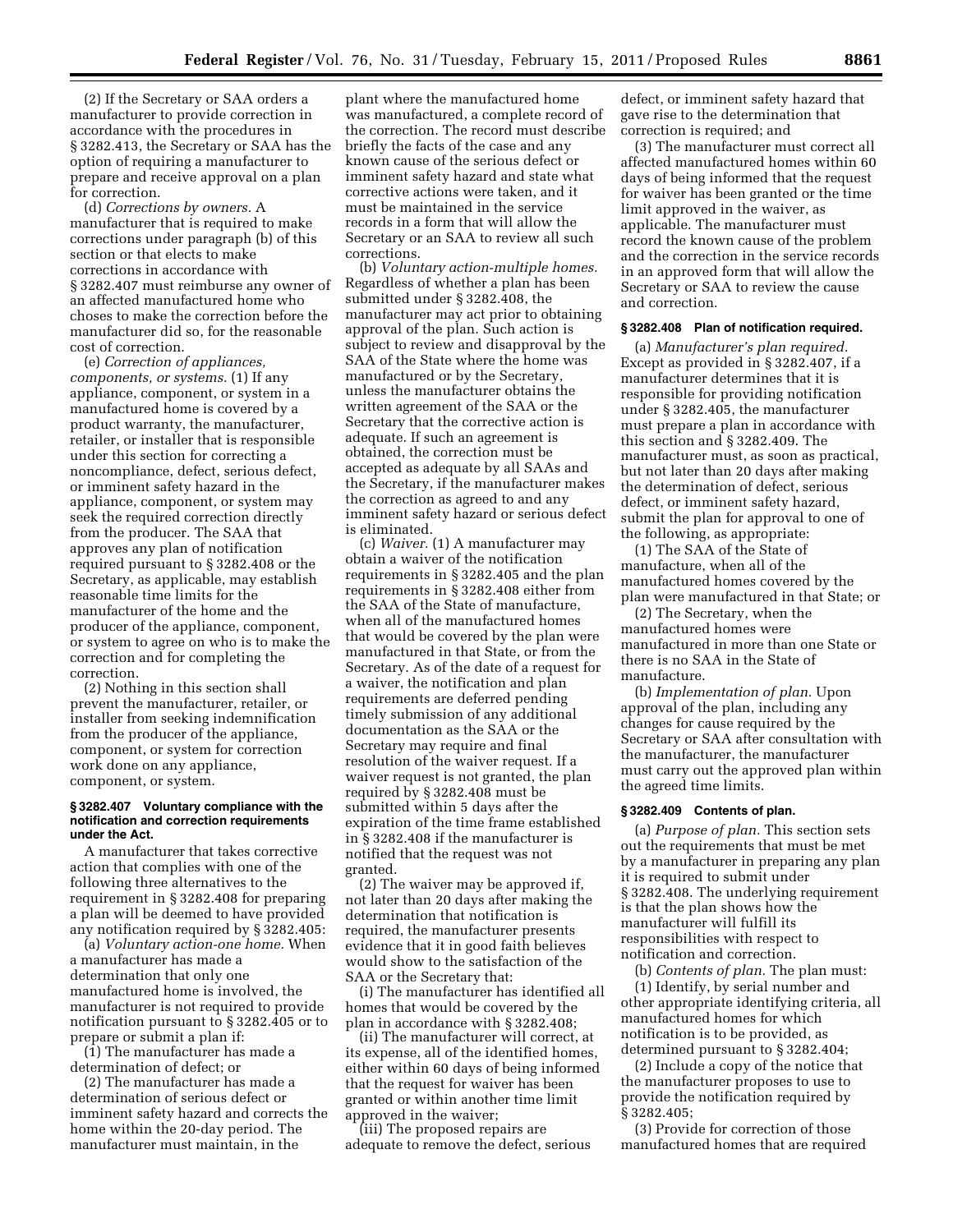to be corrected pursuant to § 3282.406(b);

(4) Include the IPIA's written concurrence or statement on the methods used by the manufacturer to identify the homes that should be included in the class of homes, as required pursuant to § 3282.404(b); and

(5) Include a deadline for completion of all notifications and corrections.

(c) *Contents of notice.* Except as otherwise agreed by the Secretary or the SAA reviewing the plan under § 3282.408, the notice to be approved as part of the plan must include the following:

(1) An opening statement that reads: ''This notice is sent to you in accordance with the requirements of the National Manufactured Housing Construction and Safety Standards Act.'';

(2) The following statement: ''[choose one, as appropriate: Manufacturer's name, or the Secretary, or the (insert State) SAA] has determined that [insert identifying criteria of manufactured home] may not comply with an applicable Federal Manufactured Home Construction or Safety Standard.''

(3) Except when the manufacturer is providing notice pursuant to an approved plan or agreement with the Secretary or an SAA under § 3282.408, each applicable statement must read as follows:

(i) ''An imminent safety hazard may exist in (identifying criteria of manufactured home).''

(ii) ''A serious defect may exist in (identifying criteria of manufactured home).'

(iii) ''A defect may exist in (identifying criteria of manufactured home)."

(4) A clear description of the defect, serious defect, or imminent safety hazard and an explanation of the risk to the occupants, which must include:

(i) The location of the defect, serious defect, or imminent safety hazard in the manufactured home;

(ii) A description of any hazards, malfunctions, deterioration, or other consequences that may reasonably be expected to result from the defect, serious defect, or imminent safety hazard;

(iii) A statement of the conditions that may cause such consequences to arise; and

(iv) Precautions, if any, that the owner can, should, or must take to reduce the chance that the consequences will arise before the manufactured home is repaired;

(5) A statement of whether there will be any warning that a dangerous occurrence may take place and what that warning would be, and of any signs

that the owner might see, hear, smell, or feel that might indicate danger or deterioration of the manufactured home as a result of the defect, serious defect, or imminent safety hazard;

(6) A statement that the manufacturer will correct the manufactured home, if the manufacturer will correct the manufactured home under this subpart or otherwise;

(7) A statement in accordance with whichever of the following is appropriate:

(i) Where the manufacturer will correct the manufactured home at no cost to the owner, the statement must indicate how and when the correction will be done, how long the correction will take, and any other information that may be helpful to the owner; or

(ii) When the manufacturer does not bear the cost of repair, the notification must include a detailed description of all parts and materials needed to make the correction; a description of all steps to be followed in making the correction, including appropriate illustrations; and an estimate of the cost of the purchaser or owner of the correction;

(8) A statement informing the owner that the owner may submit a complaint to the SAA or Secretary if the owner believes that:

(i) The notification or the remedy described therein is inadequate;

(ii) The manufacturer has failed or is unable to remedy the problem in accordance with its notification; or

(iii) The manufacturer has failed or is unable to remedy the problem within a reasonable time after the owner's first attempt to obtain remedy; and

(9) A statement that any actions taken by the manufacturer under the Act in no way limit the rights of the owner or any other person under any contract or other applicable law and that the owner may have further rights under contract or other applicable law.

#### **§ 3282.410 Implementation of plan.**

(a) *Deadline for notifications.* (1) The manufacturer must complete the notifications carried out under a plan approved by an SAA or the Secretary under § 3282.408 on or before the deadline approved by the SAA or Secretary. In approving each deadline, an SAA or the Secretary will allow a reasonable time to complete all notifications, taking into account the number of manufactured homes involved and the difficulty of completing the notifications.

(2) The manufacturer must, at the time of dispatch, furnish to the SAA or the Secretary a true or representative copy of each notice, bulletin, and other written communication sent to retailers, distributors, or owners of manufactured homes regarding any serious defect or imminent safety hazard that may exist in any homes produced by the manufacturer, or regarding any noncompliance or defect for which the SAA or Secretary requires, under § 3282.413(c), the manufacturer to submit a plan for providing notification.

(b) *Deadline for corrections.* A manufacturer that is required to correct a serious defect or imminent safety hazard pursuant to § 3282.406(b) must complete implementation of the plan required by § 3282.408 on or before the deadline approved by the SAA or the Secretary. The deadline must be no later than 60 days after approval of the plan. In approving the deadline, the SAA or the Secretary will allow a reasonable amount of time to complete the plan, taking into account the seriousness of the problem, the number of manufactured homes involved, the immediacy of any risk, and the difficulty of completing the action. The seriousness and immediacy of any risk posed by the serious defect or imminent safety hazard will be given greater weight than other considerations.

(c) *Extensions.* An SAA that approved a plan or the Secretary may grant an extension of the deadlines included in a plan, if the manufacturer requests such an extension in writing and shows good cause for the extension, and if the SAA or the Secretary decides that the extension is justified and not contrary to the public interest. When the Secretary grants an extension for completion of any corrections, the Secretary will notify the manufacturer and must publish notice of such extension in the **Federal Register**. When an SAA grants an extension for completion of any corrections, the SAA must notify the Secretary and the manufacturer.

(d) *Recordkeeping.* The manufacturer must provide the report and maintain the records that are required by § 3282.417 for all notification and correction actions.

#### **§ 3282.411 SAA initiation of remedial action.**

(a) *SAA review of information.*  Whenever an SAA has information indicating the possible existence of a noncompliance, defect, serious defect, or imminent safety hazard in a manufactured home, the SAA may initiate administrative review of the need for notification and correction. An SAA initiates administrative review by either:

(1) Referring the matter to another SAA in accordance with paragraph (b) of this section or to the Secretary; or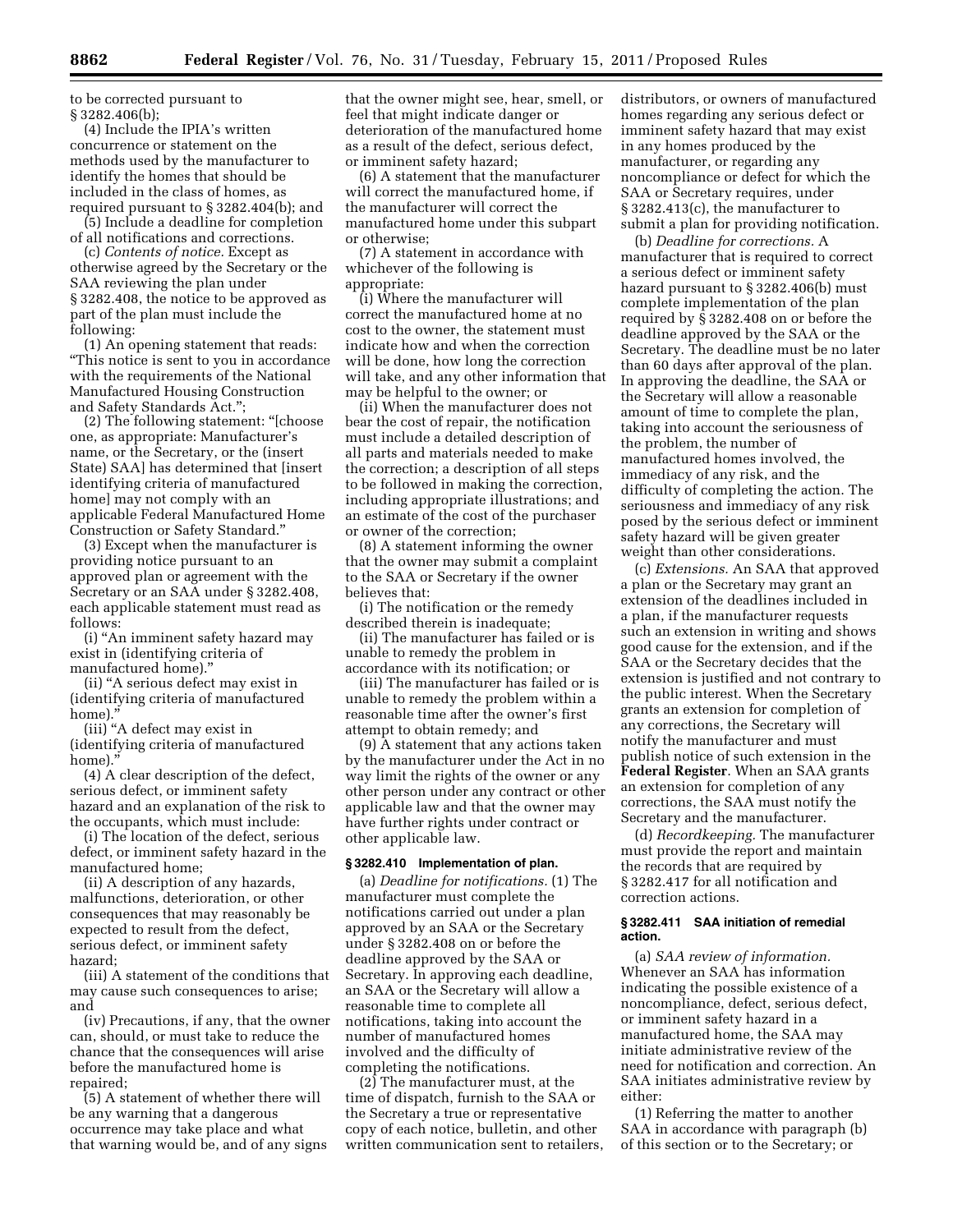(2) Taking action itself in accordance with § 3282.412, when it appears that all of the homes affected by the noncompliance, defect, serious defect, or imminent safety hazard were manufactured in the SAA's State.

(b) *SAA referral of matter.* If at any time it appears that the affected manufactured homes were manufactured in more than one State, an SAA that decides to initiate such administrative review must refer the matter to the Secretary for possible action pursuant to § 3282.412. If it appears that all of the affected manufactured homes were manufactured in another State, an SAA that decides to initiate administrative review must refer the matter to the SAA in the State of manufacture or to the Secretary, for possible action pursuant to § 3282.412.

#### **§ 3282.412 Preliminary and final administrative determinations.**

(a) *Grounds for issuance of preliminary determination.* The Secretary or, in accordance with § 3282.411, an SAA in the State of manufacture, may issue a Notice of Preliminary Determination when:

(1) The manufacturer has not provided to the Secretary or SAA the necessary information to make a determination that:

(i) A noncompliance, defect, serious defect, or imminent safety hazard possibly exists; or

(ii) A manufacturer had information that likely indicates a noncompliance, defect, serious defect, or imminent safety hazard for which the manufacturer failed to make the determinations required under § 3282.404;

(2) The Secretary or SAA has information that indicates a noncompliance, defect, serious defect, or imminent safety hazard possibly exists, and, in the case of the SAA, the SAA believes that:

(i) The affected manufactured home has been sold or otherwise released by a manufacturer to a retailer or distributor, but there is no completed sale of the home to a purchaser;

(ii) Based on the same factors that are established for a manufacturer's class determination in § 3282.404(b), the information indicates a class of homes in which a noncompliance or defect possibly exists; or

(iii) The information indicates one or more homes in which a serious defect or an imminent safety hazard possibly exists;

(3) The Secretary or SAA is reviewing a plan under § 3282.408 and the Secretary or SAA disagree with the

manufacturer on proposed changes to the plan;

(4) The Secretary or SAA believes that the manufacturer has failed to fulfill the requirements of a waiver granted under § 3282.407; or

(5) There is information that a manufacturer failed to make the determinations required under § 3282.404.

(b) *Additional requirements—SAA issuance.* (1) An SAA that receives information that indicates a serious defect or an imminent safety hazard possibly exists in a home manufactured in that SAA's State must notify the Secretary about that information.

(2) An SAA that issues a preliminary determination must provide a copy of the preliminary determination to the Secretary at the time of its issuance. Failure to comply with this requirement does not affect the validity of the preliminary determination.

(c) *Additional requirements— Secretary issuance.* The Secretary will notify the SAA of each State where the affected homes were manufactured, and, to the extent reasonable, the SAA of each State where the homes are located, of the issuance of a preliminary determination. Failure to comply with this requirement does not affect the validity of the preliminary determination.

(d) *Notice of Preliminary Determination.* (1) The Notice of Preliminary Determination must be sent by certified mail or express delivery and must:

(i) Include the factual basis for the determination;

(ii) Include the criteria used to identify any class of homes in which the noncompliance, defect, serious defect, or imminent safety hazard possibly exists;

(iii) If applicable, indicate that the manufacturer may be required to make corrections on a home or in a class of homes; and

(iv) If the preliminary determination is that the manufacturer failed to make an initial determination required under § 3282.404(a), include an allegation that the manufacturer failed to act in good faith.

(2) The Notice of Preliminary Determination must inform the manufacturer that the preliminary determination will become final unless the manufacturer requests a hearing or presentation of views under subpart D of this part.

(e) *Presentation of views.* (1) If a manufacturer elects to exercise its right to a hearing or presentation of views, the Secretary or the SAA, as applicable, must receive the manufacturer's request for a hearing or presentation of views:

(i) Within 15 days of delivery of the Notice of Preliminary Determination of serious defect, defect, or noncompliance; or

(ii) Within 5 days of delivery of the Notice of Preliminary Determination of imminent safety hazard.

(2) A Formal or an Informal Presentation of Views will be held in accordance with § 3282.152 promptly upon receipt of a manufacturer's request under paragraph (c) of this section.

(f) *Issuance of Final Determination.*  (1) The SAA or the Secretary, as appropriate, may make a Final Determination that is based on the allegations in the preliminary determination and adverse to the manufacturer if:

(i) The manufacturer fails to respond to the Notice of Preliminary Determination within the time period established in paragraph (c)(2) of this section; or

(ii) The SAA or the Secretary decides that the views and evidence presented by the manufacturer or others are insufficient to rebut the preliminary determination.

(2) At the time that the SAA or Secretary makes a Final Determination that an imminent safety hazard, serious defect, defect, or noncompliance exists, the SAA or Secretary, as appropriate, must issue an order in accordance with § 3282.413.

#### **§ 3282.413 Implementation of Final Determination.**

(a) *Issuance of orders.* (1) The SAA or the Secretary, as appropriate, must issue an order directing the manufacturer to furnish notification if:

(i) The SAA makes a Final Determination that a defect or noncompliance exists in a class of homes;

(ii) The Secretary makes a Final Determination that an imminent safety hazard, serious defect, defect, or noncompliance exists; or

(iii) The SAA makes a Final Determination that an imminent safety hazard or a serious defect exists in any home and the SAA has received the Secretary's concurrence on the issuance of the Final Determination and order.

(2) The SAA or the Secretary, as appropriate, must issue an order directing the manufacturer to make corrections in any affected manufactured home if:

(i) The SAA or the Secretary makes a Final Determination that a defect or noncompliance exists in a manufactured home that has been sold or otherwise released by a manufacturer to a retailer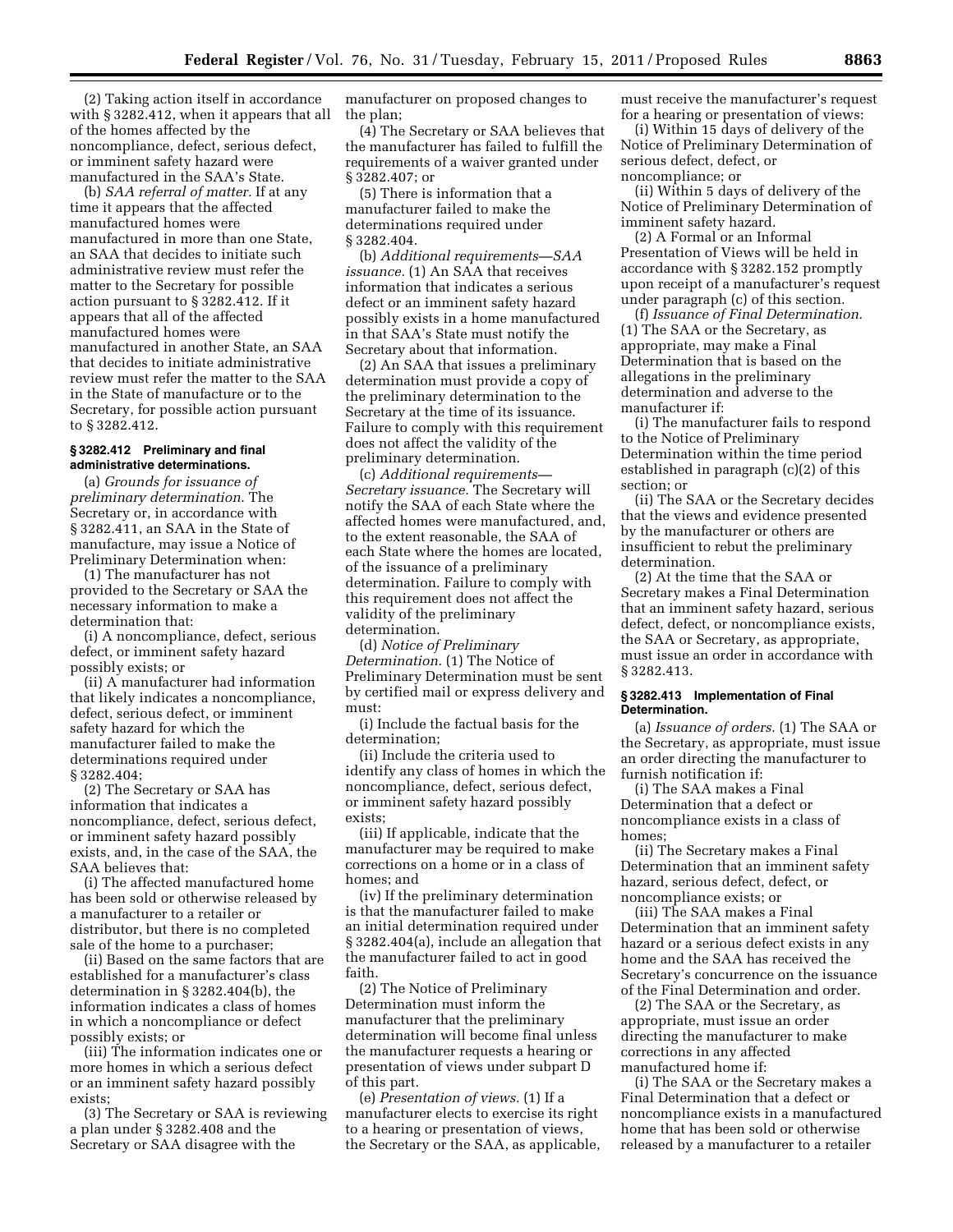or distributor but for which the sale to a purchaser has not been completed;

(ii) The Secretary makes a Final Determination that an imminent safety hazard or serious defect exists; or

(iii) The SAA makes a Final Determination that an imminent safety hazard or serious defect exists in any home, and the SAA has received the Secretary's concurrence on the issuance of the Final Determination and order.

(3) Only the Secretary may issue an order directing a manufacturer to repurchase or replace any manufactured home already sold to a purchaser, unless the Secretary authorizes an SAA to issue such an order.

(4) An SAA that has a concurrence or authorization from the Secretary on any order issued under this section must have the Secretary's concurrence on any subsequent changes to the order. An SAA that has issued a Preliminary Determination must have the Secretary's concurrence on any waiver of notification or any settlement when the concerns addressed in the Preliminary Determination involve a serious defect or an imminent safety hazard.

(5) If an SAA or the Secretary makes a Final Determination that the manufacturer failed to make in good faith an initial determination required under § 3282.404(a):

(i) The SAA may impose any penalties or take any action applicable under State law and may refer the matter to the Secretary for appropriate action; and

(ii) The Secretary may take any action permitted by law.

(b) *Decision to order replacement or repurchase.* The SAA or the Secretary will order correction of any manufactured home covered by an order issued in accordance with paragraph (a)(2) of this section, unless any requirements and factors applicable under § 3282.414 and § 3282.415 indicate that the SAA or the Secretary should order replacement or repurchase of the home.

(c) *Time for compliance with order.*  (1) The SAA or the Secretary may require the manufacturer to submit a plan for providing any notification and any correction, replacement, or repurchase remedy that results from an order under this section. The manufacturer's plan must include the method and date by which notification and any corrective action will be provided.

(2) The manufacturer must provide any such notification and correction, replacement, or repurchase remedy as early as practicable, but not later than:

(i) Thirty days after issuance of the order, in the case of a Final

Determination of imminent safety hazard or when the SAA or Secretary has ordered replacement or repurchase of a home pursuant to § 3282.414; or

(ii) Sixty days after issuance of the order, in the case of a Final Determination of serious defect, defect, or noncompliance.

(3) Subject to the requirements of paragraph (a)(3) of this section, the SAA that issued the order or the Secretary may grant an extension of the deadline for compliance with an order if:

(i) The manufacturer requests such an extension in writing and shows good cause for the extension; and

(ii) The SAA or the Secretary is satisfied that the extension is justified in the public interest.

(4) When the SAA grants an extension, it must notify the manufacturer and forward to the Secretary a draft of a notice of the extension for the Secretary to publish in the **Federal Register**. When the Secretary grants an extension, the Secretary must notify the manufacturer and publish notice of such extension in the **Federal Register**.

(d) *Appeal of SAA determination.*  Within 10 days of a manufacturer receiving notice that an SAA has made a Final Determination that an imminent safety hazard, a serious defect, a defect, or noncompliance exists or that the manufacturer failed to make the determinations required under § 3282.404, the manufacturer may appeal the Final Determination to the Secretary under § 3282.309.

(e) *Settlement offers.* A manufacturer may propose in writing, at any time, an offer of settlement and shall submit it for consideration by the Secretary or the SAA that issued the Notice of Preliminary Determination. The Secretary or the SAA has the option of providing the manufacturer making the offer with an opportunity to make an oral presentation in support of such offer. If the manufacturer is notified that an offer of settlement is rejected, the offer is deemed to have been withdrawn and will not constitute a part of the record in the proceeding. Final acceptance by the Secretary or an SAA of any offer of settlement automatically terminates any proceedings related to the matter involved in the settlement.

(f) *Waiver of notification.* (1) At any time after the Secretary or an SAA has issued a Notice of Preliminary Determination, the manufacturer may ask the Secretary or SAA to waive any formal notification requirements. When requesting a waiver, the manufacturer must certify that:

(i) The manufacturer has made a class determination in accordance with § 3282.404(b);

(ii) The manufacturer will correct, at the manufacturer's expense, all affected manufactured homes in the class within a time period specified by the Secretary or SAA, but is not later than 60 days after the manufacturer is notified of the acceptance of the request for waiver or the issuance of any Final Determination, whichever is later; and

(iii) The proposed repairs are adequate to correct the noncompliance, defect, serious defect, or imminent safety hazard that gave rise to the issuance of the Notice of Preliminary Determination.

(2) If the Secretary or SAA grants a waiver, the manufacturer must reimburse any owner of an affected manufactured home who chose to make the correction before the manufacturer did so, for the reasonable cost of correction.

(g) *Recordkeeping.* The manufacturer must provide the report and maintain the records that are required by § 3282.417 for all notification and correction actions.

#### **§ 3282.414 Replacement or repurchase of homes after sale to purchaser.**

(a) *Order to replace or repurchase.*  Whenever a manufacturer cannot fully correct an imminent safety hazard or a serious defect in a manufactured home for which there is a completed sale to a purchaser within 60 days of the issuance of an order under § 3282.413 or any extension of the 60-day deadline that has been granted by the Secretary in accordance with § 3282.413(c), the Secretary or, if authorized in writing by the Secretary in accordance with § 3282.413(a)(3), the SAA may require that the manufacturer:

(1) Replace the manufactured home with a home that:

(i) Is substantially equal in size, equipment, and quality; and

(ii) Either is new or is in the same condition that the defective manufactured home would have been in at the time of discovery of the imminent safety hazard or serious defect had the imminent safety hazard or serious defect not existed; or

(2) Take possession of the manufactured home, if the Secretary or the SAA so orders, and refund the purchase price in full, except that the amount of the purchase price may be reduced by a reasonable amount for depreciation if the home has been in the possession of the owner for more than one year and the amount of depreciation is based on:

(i) Actual use of the home; and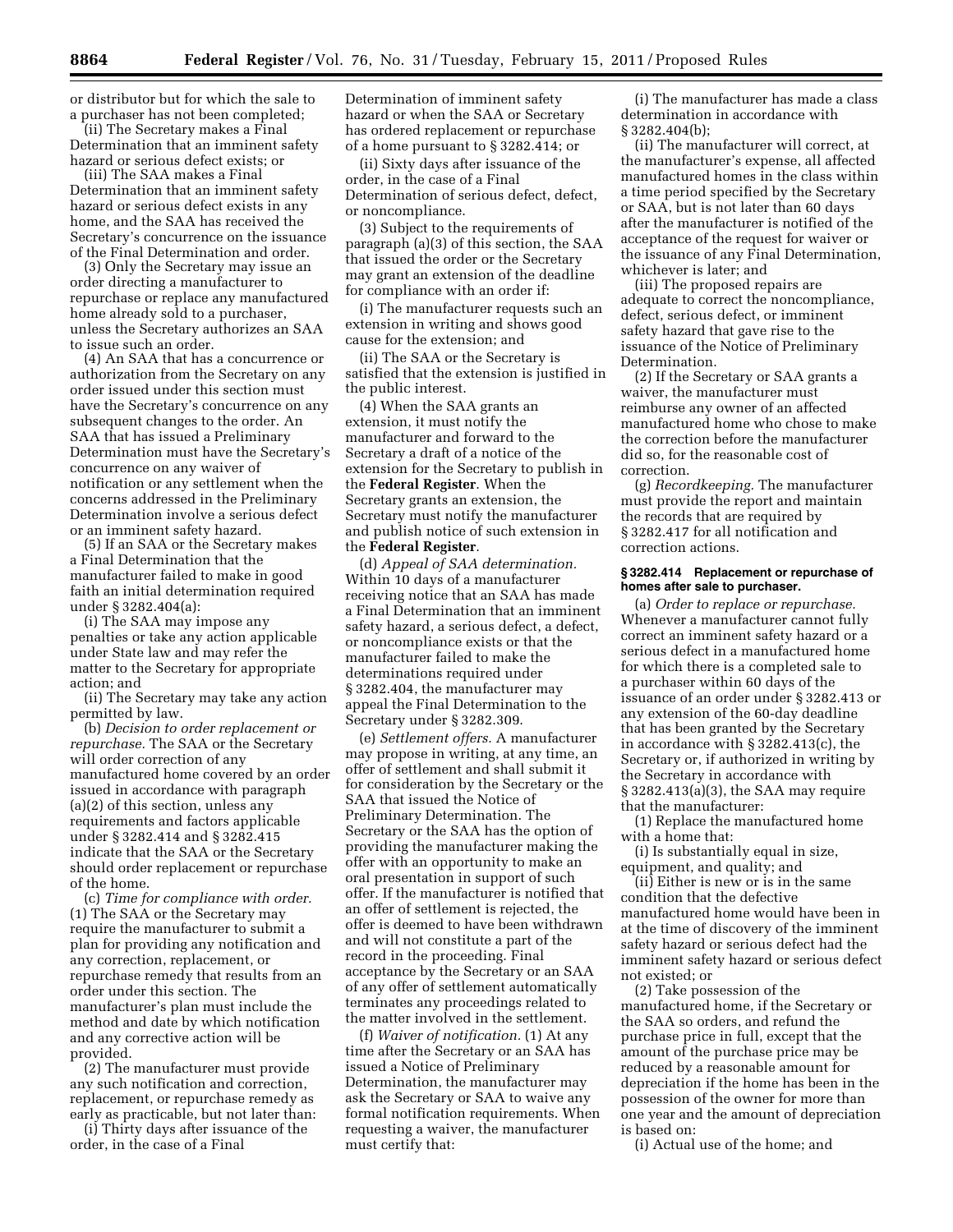(ii) An appraisal system approved by the Secretary or the SAA that does not take into account damage or deterioration resulting from the imminent safety hazard or serious defect.

(b) *Factors affecting order.* In determining whether to order replacement or refund by the manufacturer, the Secretary or the SAA will consider:

(1) The threat of injury or death to manufactured home occupants;

(2) Any costs and inconvenience to manufactured home owners that will result from the lack of adequate repair within the specified period;

(3) The expense to the manufacturer;

(4) Any obligations imposed on the manufacturer under contract or other applicable law of which the Secretary or the SAA has knowledge; and

(5) Any other relevant factors that may be brought to the attention of the Secretary or the SAA.

(c) *Owner's election of remedy.* When under contract or other applicable law the owner has the right of election between replacement and refund, the manufacturer must inform the owner of such right of election and must inform the Secretary of the election, if any, made by the owner.

(d) *Recordkeeping.* The manufacturer must provide the report that is required by § 3282.417 when a manufactured home has been replaced or repurchased under this section.

#### **§ 3282.415 Correction of homes before sale to purchaser.**

(a) *Sale or lease prohibited.*  Manufacturers, retailers, and distributors must not sell, lease, or offer for sale or lease any manufactured home that they have reason to know in the exercise of due care contains a noncompliance, defect, serious defect, or imminent safety hazard. The sale of a home to a purchaser is complete when all contractual obligations of the manufacturer, retailer, and distributor to the purchaser have been met.

(b) *Retailer/distributor notification to manufacturer.* When a retailer, acting as a reasonable retailer, or a distributor, acting as a reasonable distributor, believes that a manufactured home that has been sold to the retailer or distributor, but for which there is no completed sale to a purchaser, likely contains a noncompliance, defect, serious defect, or imminent safety hazard, the retailer or distributor must notify the manufacturer of the home in a timely manner.

(c) *Manufacturer's remedial responsibilities.* Upon a Final Determination pursuant to § 3282.412 by the Secretary or an SAA, a determination by a court of appropriate jurisdiction, or a manufacturer's own determination that a manufactured home that has been sold to a retailer but for which there is no completed sale to a purchaser contains a noncompliance, defect, serious defect, or imminent safety hazard, the manufacturer must do one of the following:

(1) Immediately repurchase such manufactured home from the retailer or distributor at the price paid by the retailer or distributor, plus pay all transportation charges involved, if any, and a reasonable reimbursement of not less than one percent per month of such price paid prorated from the date the manufacturer receives notice by certified mail of the noncompliance, defect, serious defect, or imminent safety hazard; or

(2) At its expense, immediately furnish to the retailer or distributor all required parts or equipment for installation in the home by the retailer or distributor, and the manufacturer must reimburse the retailer or distributor for the reasonable value of the retailer's or distributor's work, plus a reasonable reimbursement of not less than one percent per month of the manufacturer's or distributor's selling price, prorated from the date the manufacturer receives notice by certified mail to the date the noncompliance, defect, serious defect, or imminent safety hazard is corrected, so long as the retailer or distributor proceeds with reasonable diligence with the required work; or

(3) Carry out all needed corrections to the home.

(d) *Establishing costs.* The value of reasonable reimbursements as specified in paragraph (c) of this section will be fixed by either:

(1) Mutual agreement of the manufacturer and retailer or distributor; or

(2) A court in an action brought under section 613(b) of the Act (42 U.S.C. 5412(b)).

(e) *Records required.* The manufacturer and the retailer or distributor must maintain records of their actions taken under this section in accordance with § 3282.417.

(f) *Exception for leased homes.* This section does not apply to any manufactured home purchased by a retailer or distributor that has been leased by such retailer or distributor to a tenant for purposes other than resale. Other remedies that may be available to a retailer or distributor under subpart I of this part continue to be applicable.

(g) *Indemnification.* A manufacturer may indemnify itself through

agreements or contracts with retailers, distributors, transporters, installers, or others for the costs of repurchase, parts, equipment, and corrective work incurred by the manufacturer pursuant to paragraph (c).

#### **§ 3282.416 Oversight of notification and correction activities.**

(a) *IPIA responsibilities.* The IPIA in each manufacturing plant must:

(1) Assure that notifications required under this subpart I are sent to all owners, purchasers, retailers, and distributors of whom the manufacturer has knowledge;

(2) Audit the certificates required by § 3282.417 to assure that the manufacturer has made required corrections;

(3) Whenever a manufacturer is required to determine a class of homes pursuant to § 3282.404(b), provide either:

(i) The IPIA's written concurrence on the methods used by the manufacturer to identify the homes that should be included in the class of homes; or

(ii) The IPIA's written statement explaining why it believes the manufacturer's methods for determining the class of homes were inappropriate or inadequate; and

(4) Periodically review the manufacturer's service records of determinations under § 3282.404 and take appropriate action in accordance with §§ 3282.362(c) and 3282.364.

(b) *SAA and Secretary's responsibilities.* (1) SAA oversight of manufacturer compliance with this subpart will be done primarily by periodically checking the records that manufacturers are required to keep under § 3282.417.

(2) The SAA or Secretary to which the report required by § 3282.417(a) is sent is responsible for assuring through oversight that remedial actions have been carried out as described in the report. The SAA of the State in which an affected manufactured home is located may inspect that home to determine whether any correction required under this subpart I is carried out in accordance with the approved plan or, if there is no plan, with the construction and safety standards or other approval obtained by the manufacturer.

## **§ 3282.417 Recordkeeping requirements.**

(a) *Manufacturer report on notifications and corrections.* Within 30 days after the deadline for completing any notifications, corrections, replacement, or repurchase required pursuant to this subpart, the manufacturer must provide a complete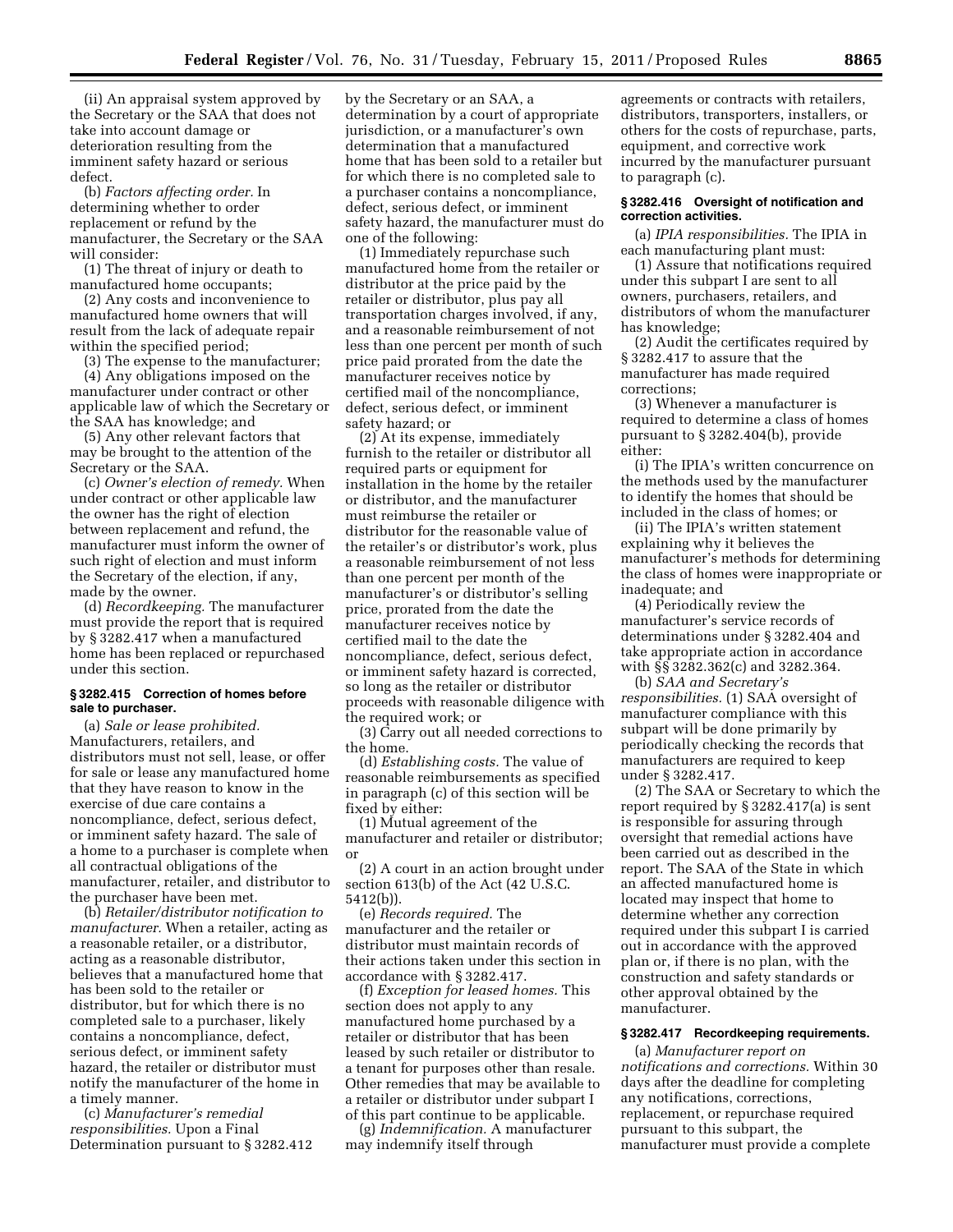report of the action taken to, as appropriate, the Secretary or the SAA that approved the plan under § 3282.408, granted a waiver, or issued the order under § 3282.413. If any other SAA or the Secretary forwarded the relevant consumer complaint or other information to the manufacturer in accordance with § 3282.403, the manufacturer must send a copy of the report to that SAA or the Secretary, as applicable.

(b) *Records of manufacturer's determinations.* (1) A manufacturer must record each initial and class determination required under § 3282.404, in a manner approved by the Secretary or an SAA and that identifies who made each determination, what each determination was, and all bases for each determination. Such information must be available for review by the IPIA.

(2) The manufacturer records must include:

(i) The information it received that likely indicated a noncompliance, defect, serious defect, or imminent safety hazard;

(ii) All of the manufacturer's determinations and each basis for those determinations;

(iii) The methods used by the manufacturer to establish any class, including, when applicable, the cause of the defect, serious defect, or imminent safety hazard; and

(iv) Any IPIA concurrence or statement that it does not concur with the manufacturer's class determination, in accordance with § 3282.404(b).

(3) When the records that a manufacturer is required to keep in accordance with this paragraph (b) involve a class of manufactured homes that have the same noncompliance, defect, serious defect, or imminent safety hazard, the manufacturer has the option of meeting the requirements of this paragraph by establishing a class determination file, instead of including the same information in the file required by paragraph (e) of this section for each affected home. Such class determination file must contain the records of each class determination, notification, and correction, as applicable. For each class determination, the manufacturer must record once in each class determination file the information common to the class, and must identify by serial number all of the homes that the class comprises and that are subject to notification and correction, as applicable.

(c) *Manufacturer records of notifications.* When a manufacturer is required to provide notification under this subpart, the manufacturer must

maintain a record of each type of notice sent and a complete list of the persons notified and their addresses. The manufacturer must maintain these records in a manner approved by the Secretary or an SAA to identify each notification campaign.

(d) *Manufacturer records of corrections.* When a manufacturer is required to provide or provides correction under this subpart, the manufacturer must maintain a record of one of the following, as appropriate, for each manufactured home involved:

(1) If the correction is made, a certification by the manufacturer that the repair was made to conform to the Federal construction and safety standards in effect at the time the home was manufactured and that each identified imminent safety hazard or serious defect has been corrected; or

(2) If the owner refuses to allow the manufacturer to repair the home, a certification by the manufacturer that:

(i) The owner has been informed of the problem that may exist in the home;

(ii) The owner has been provided with a description of any hazards, malfunctions, deterioration, or other consequences that may reasonably be expected to result from the defect, serious defect, or imminent safety hazard; and

(iii) An attempt has been made to repair the problems, but the owner has refused the repair.

(e) *Maintenance of manufacturer's records.* (1) Except as provided in paragraph (b)(3) of this section, for each manufactured home produced by a manufacturer, the manufacturer must maintain all of the information required by paragraphs (b), (c), and (d) of this section in a printed or electronic format, and must consolidate the information in a readily accessible file or in a readily accessible combination of a printed file and an electronic file. For each home, the manufacturer also must include in such file a copy of the home's data plate; all information related to manufacture, handling, and assembly of the home; any checklist or similar documentation used by the manufacturer in the transport of the home; the name and address of the retailer; the original or a copy of each purchasers' registration record received by the manufacturer; all correspondence with the retailer and homeowner that is related to the home; any information received by the manufacturer regarding set-up of the home; all work orders for servicing the home; and the information that the manufacturer is required to keep pursuant to § 3282.211. The manufacturer must organize all such

files in order of the serial number of the homes produced.

(2) The manufacturer must maintain each of these manufactured home records at the plant where the home was produced. If that plant is no longer in existence, the manufacturer must keep the records at its nearest production plant in the same State, or, if such a plant does not exist, at the manufacturer's corporate headquarters.

(f) *Retailer and distributor records of corrections.* When a retailer or distributor makes corrections necessary to bring a manufactured home into compliance with the construction and safety standards, the retailer or distributor must maintain a complete record of its actions.

(*g*) *Length of retention.* Records of the information and any other records required to be maintained by this subpart must be kept for a minimum of 5 years from the date the manufacturer, retailer, or distributor, as applicable:

(1) Received the information;

(2) Creates the record; or

(3) Completes the notification or correction campaign.

#### **§ 3282.418 Factors for appropriateness and amount of civil penalties.**

In determining whether to seek a civil penalty for a violation of the requirements of this subpart, and the amount of such penalty to be recommended, the Secretary will consider the provisions of the Act and the following factors:

(a) The gravity of the violation;

(b) The degree of the violator's culpability, including whether the violator had acted in good faith in trying to comply with the requirements;

(c) The injury to the public;

(d) Any injury to owners or occupants of manufactured homes;

(e) The ability to pay the penalty; (f) Any benefits received by the

violator; (g) The extent of potential benefits to

other persons;

(h) Any history of prior violations;

(i) Deterrence of future violations; and (j) Such other factors as justice may require.

Dated: February 4, 2011.

#### **David H. Stevens,**

*Assistant Secretary for Housing—Federal Housing Commissioner.* 

**Note:** The following appendix will not appear in the Code of Federal Regulations.

## **Appendix to FR–5238–P–01: Prepublication Comments of the MHCC**

RE: HUD Proposed Rule on Subpart I for Consensus Committee Review and Comment

In a letter dated February 15, 2006 the Secretary of the U.S. Department of Housing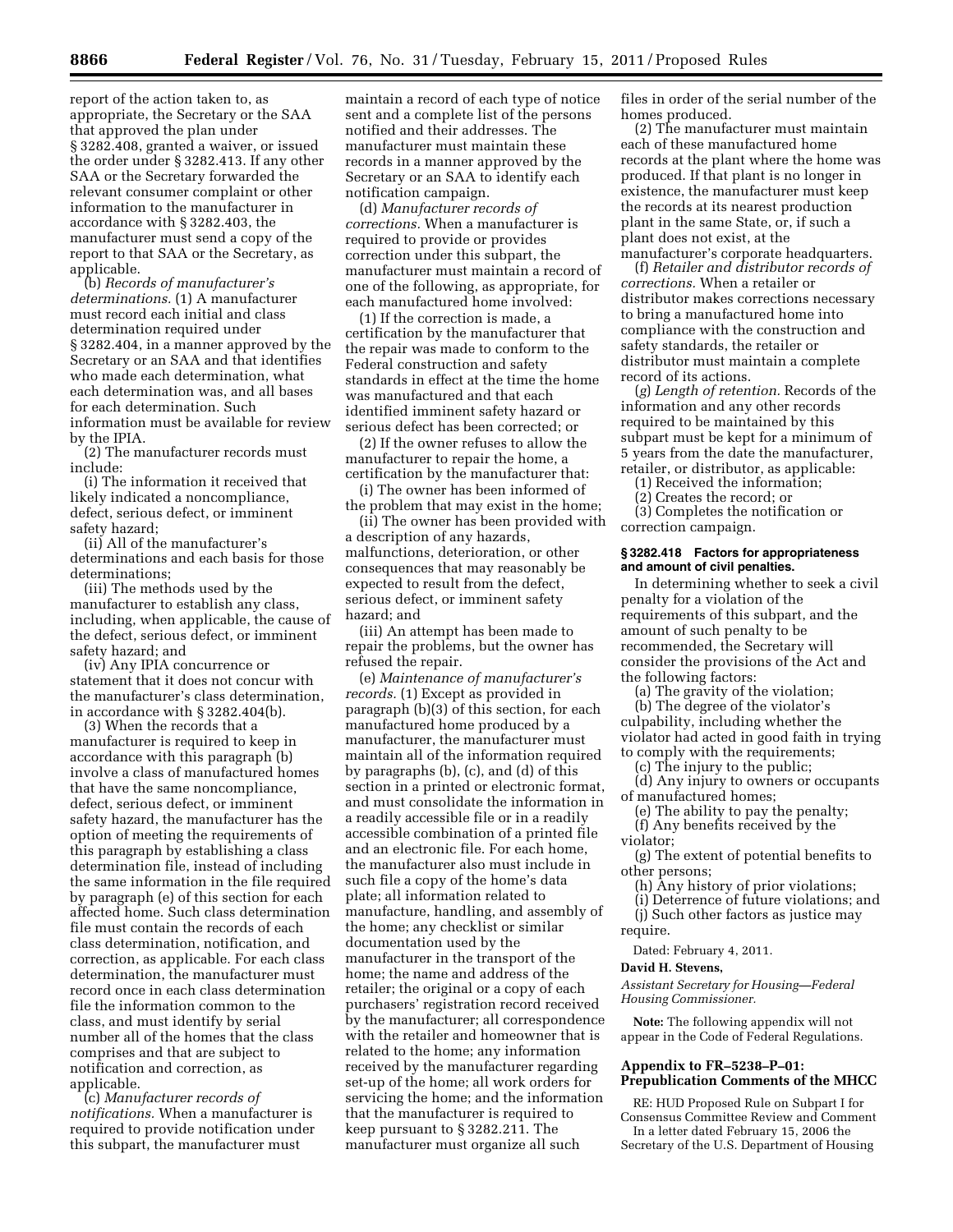and Urban Development (HUD) submitted a proposed rule to revise "Subpart I-Consumer Complaint Handling and Remedial Action'' in the Manufactured Home Procedural and Enforcement Regulations to the Manufactured Housing Consensus Committee (MHCC or consensus committee) for review and comment under Section 604(b)(3) of the Manufactured Housing Improvement Act of 2000 (2000 Act).

In accordance with Section 604(b)(3) the consensus committee is providing the following written comments, including the attachments, to the Secretary for consideration and response.

The consensus committee has thoroughly reviewed the Secretary's proposed rule and strongly disagrees with the Secretary's response that the proposed rule ''is the same as the recommendations submitted to the Secretary by the MHCC except for a few changes in the text'' or that the proposed rule ''incorporates almost all of the recommendations by the MHCC''. The Secretary's proposed rule makes substantial and significant modifications to the Subpart I proposal submitted by the MHCC to the Secretary in June 2005 for the Secretary's consideration pursuant to Section 604(b)(1) of the 2000 Act.

Additionally, the MHCC devoted almost all of the 20+ meetings referred to in the [HUD submittal] letter to the development of the MHCC Subpart I proposal. The MHCC's proposal was formally submitted to the Secretary in June 2005, and the MHCC then devoted two meetings to considering the Secretary's proposed changes to the MHCC proposal. Instead of either approving or rejecting the MHCC proposal with a written explanation within 120 days as required by Section 604(b)(4) of the 2000 Act, the Secretary submitted his own proposal in the form of a proposed rule.

On February 23, 2006, following a lengthy discussion, the MHCC adopted, by a 12 to 1 vote, a resolution stating: (1) The MHCC does not agree with the HUD proposed rule at this time; (2) The MHCC would submit comments to the proposed rule in accordance with the 2000 Act that provides the MHCC 120 days to submit written comments, and (3) The MHCC written comments would include the MHCC's Statement of Principles that was used to develop the MHCC's Subpart I reform proposal, the text of the MHCC June 2005 consensus Subpart I reform proposal and written comments containing MHCC's specific disagreements with the Secretary's proposal.

Our comments will be in three Sections: (Section 1) Formal re-submittal of the MHCC Subpart I Proposal along with the Principles we developed in order to guide us in proposing the changes contained in our Proposal as Attachments.

(Section 2) Identification of the significant policy changes in the Secretary's proposed rule that are different from the Proposal submitted by the MHCC and the impact those policy changes will have on Consumer Complaint Handling and Remedial Actions.

(Section 3) Identification of specific changes to Sections of the Secretary's proposed rule and the impact of making those changes.

*Section 1: Formal Re-Submittal of MHCC Subpart I Proposal and the Principles Used bv the Consensus Committee To Draft the Proposal* 

In accordance with the resolution adopted by the MHCC on February 23, 2006, the MHCC hereby formally re-submits to HUD its original consensus Subpart I reform proposal originally submitted on June 3, 2005, together with the consensus principles which it used to develop that proposal.

The purpose of this re-submission is threefold. First, the MHCC continues to believe that its consensus approach to Subpart I is more fair, reasonable and ultimately, more effective, than the Secretary's proposed rule and continues to urge its adoption. Second, the original MHCC consensus proposal contains differences from the HUD proposed rule that may not otherwise be addressed in detail in these comments. To the extent that such differences occur, the MHCC prefers and continues to support its consensus-based approach. Consequently, the text of the original proposal supplements and expands the comments contained herein. Third, HUD has not taken action on the MHCC's original consensus proposal as required by section  $604(b)(4)$  of the 2000 Act. Under that section, if the Secretary rejects an MHCC-proposed regulation, the regulation and the Secretary's reasons for rejection must be published in the Federal Register within 120 days. Insofar as the MHCC's original proposal has never been published with the reasons for its rejection, it is both re-submitted under authority of section 604(b)(1) and included as an integral part of these comments under authority of section 604(b)(3) which, among other things, requires the Secretary to publish the MHCC's comments together ''with the Secretary's response thereto.'' The public will thereby be assured an opportunity to review the MHCC proposal and the grounds for its rejection by the Secretary.

1. Attachment A: MHCC Proposal

2. Attachment B: Principles for amending Subpart I

*Section 2: Significant Policy Changes in the MHCC Subpart I Proposal That the MHCC Continues To Recommend the Secretary Incorporate Into Any Proposed Rule To Update and Improve Subpart I* 

The MHCC Subpart I proposal is based on a number of fundamental fairness concepts that have been rejected by the Secretary and deleted from the proposed rule that has been submitted to the MHCC for its consideration. Some but not all of these concepts are set forth below. The MHCC continues to believe that these concepts need to be included as part of any reform of Subpart I.

A. *Individual Accountability:* The MHCC proposal contains the concept that if the retailer caused construction standard problems with the home, the retailer is accountable for fixing those problems. The Secretary's proposed rule deletes this retailer accountability and places that accountability with the manufacturer. This could cause significant problems in the dispute resolution process and does not hold the person accountable for the work they do. [*HUD* **Note:**  the dispute resolution process is also subject to specific statutory requirements, which are

separate from the statutory requirements that are the basis of today's proposed rule.]

B. *Retailer accountability:* The basic premise of the MHCC consensus proposal is that Subpart I accountability should attach to the person responsible for causing a particular defect (or serious defect or imminent safety hazard). The MHCC concluded that the Act provides HUD with clear regulatory authority over retailers and distributors (among others). For example, retailers may be ordered to repair defects under the proposed federal Dispute Resolution Program. As a result, the MHCC proposal provides, in section 415(d), that retailers or distributors may be required to correct defects that they cause when their actions take a home out of compliance with the construction standards. This entire provision (and concept) is deleted from the HUD submission.

C. *Manufacturer accountability:* As a corollary to its conclusion that defects should be addressed under Subpart I by the person or entity that caused them, the MHCC proposal provides that manufacturers are required to give notice of defects (section 405(a)) and provide correction (section 415 (c)), when the defect is ''caused'' by the manufacturer, "including a person performing work or providing a component on behalf of the manufacturer.'' The MHCC concluded that it is fundamentally unfair to require a manufacturer (or any other party) to investigate, document and remedy a defect caused by another party. This conclusion is consistent with a reasonable reading of the Act and the current Subpart I, which recognizes exceptions for certain defects caused during transportation and by the homeowner. Again, this entire concept is deleted.

D. *Systematic introduction of defects:* The Secretary's proposed rule actually imposes broader responsibility on manufacturers than now exists for defects caused by others, in that it deletes not only the MHCC's ''caused by'' language noted above, but also *current*  Subpart I language which limits notification of defects to those ''systematically introduced during the course of production.'' Under the HUD proposal, a manufacturer would be required to investigate *any* type of defect in more than one home, regardless of who introduced the defect and when it was introduced.

E. *New Program Responsibility:* The MHCC proposal took into account the new program responsibility under the 2000 Act the Secretary has for finding and fixing installation problems and for resolving disputes about who will fix a problem between the manufacturer, the retailer and the installer by amending Subpart I with those potential new programs in mind.

1. The MHCC proposal accomplished this by indicating the manufacturer must determine if he is responsible for any problems under the Standards (Construction or Installation) that could be classified a noncompliance, defect, serious defect, or imminent safety hazard,

2. If the problem was not related to constructing the home, the manufacturer was to notify the appropriate retailer and installer, and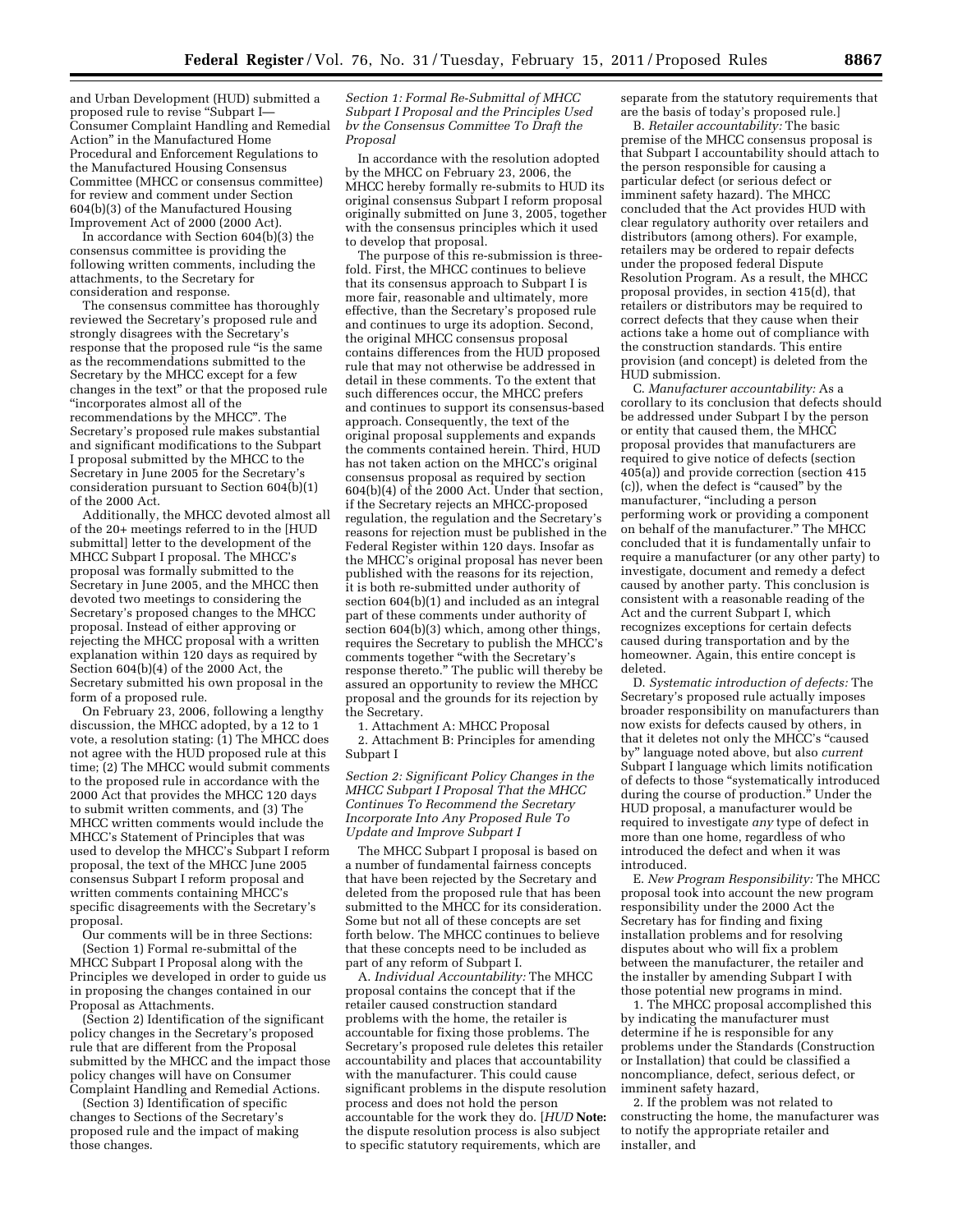3. The MHCC proposal clarified the Subpart I rules by only speaking to a manufacturer's responsibility for notification and correction of construction related problems under Subpart I. The MHCC believes any manufacturer responsibility for notification or correction of problems with installation or as an outcome of the dispute resolution process should be addressed in those program rules. The Secretary's proposed rule rejects this concept and reintroduces generic notification requirements that are not specific to Subpart I issues. This continues the confusion and potential for misinterpretation of accountability.

4. In addition to the hundreds of hours the MHCC spent revising Subpart I, the MHCC also spent many hours on developing principles for a Dispute Resolution Program. However, when reading HUD's proposed rule in total, the need for a Dispute Resolution Program becomes meaningless—the manufacturer is responsible for all defects.

F. *Installation-related defects:* The MHCC proposal requires that corrections be made, under certain circumstances, to bring the home into compliance ''with applicable standards.'' This language recognizes the fact that under the 2000 Act HUD will soon be regulating installation; that the installation standards, as codified by HUD, are not part of the ''construction and safety standards;'' and that improper installation is responsible for many reported defects. These installation problems which are identified as part of a Subpart I investigation need to be referred to the installation program enforcement program for resolution. The HUD proposal rejects this concept by referring solely to bringing homes "into compliance with the construction and safety standards.''

It should be noted that the MHCC does not agree with HUD's premise that Federal installation standards which it adopts under section 605 of the Act do not constitute Federal Manufactured Construction and Safety Standards within the meaning and intent of the Act. The public comments filed by the MHCC on June 23, 2005 in connection with HUD Rulemaking Docket No. FR–4928– P–01, reiterates MHCC's position that the Federal installation standards fall within the statutory definitions of ''manufactured home construction'' (Sec. 603(1)) and "manufactured home safety," (Sec. 603(8)) insofar as they relate to the ''assembly'' and ''performance'' of the home.

G. *One file:* The MHCC spent a lot of time debating the current cumbersome paperwork process and duplicate file requirements that the existing enforcement and Subpart I regulations require. To reduce this paperwork process we recommended that Subpart I documentation be put in the home's service records maintained by the manufacturer. If this happened, the service records would contain all the problems identified for a home and could be a primary source of information to conduct Subpart I investigations for problems caused by patterns of construction.

1. Not only did the Secretary reject this concept, the proposed rule restricts what information regarding construction problems you could look for in the service records,

2. The Secretary's proposed rule continues to require separate Subpart I files,

3. The Secretary's proposed rule requires all services records to contain certain information in a specific format for any information the manufacturer wishes to put in its service records, thus increasing the amount of paperwork over existing requirements and

4. The Secretary's proposed rule has new reporting requirements during the initial 30 days, for reporting a potential serious defect or imminent safety hazard to the Secretary, the SAA in the State of manufacturer and the manufacturer's IPIA. These same problems require a plan of notification under the proposed 3282.405 which must be sent for approval 20 days after initial determination. This requirement for duplicate notification focuses the effort on paperwork compilation as opposed to timely fixing of the homeowner's problem and finding any additional homes that may have the problem.

H. *Service Record:* The Secretary's proposed rule has new paperwork requirements placed on every home by dictating that every service record for each home have specific, and many times duplicate, information from other manufacturer filing systems such as production checklists, production correction notices, etc. However, the class determinations under Subpart I do not have to be in these files. The MHCC did not propose such an increase in paperwork and believes this increase in an already burdensome paperwork process takes the focus away from fixing the home.

I. *Increased Secretary Involvement to the Detriment of the SAA:* In several places through-out the proposed rules information is now required to be sent to the Secretary or the manufacturer can go directly to the Secretary rather than deal with the SAA in the State of manufacturer. This potential for by-passing the States which are in partnership with the Secretary in the Administration of the program would allow the manufacturer to determine whether the SAA or the Secretary would be more lenient to the detriment of the homeowner. Additionally, the Secretary's staffing is so limited timeliness of response would be an issue. The MHCC proposal did not recommend such procedures and continued to rely on the States fulfilling their responsibilities.

J. *Vague and Subjective Wording:* In the pivotal section concerning manufacturers determinations the HUD proposal requires manufacturers to conduct inspections of "service records" of homes of the same design or construction if a defect, serious defect or imminent safety hazard ''would be readily reportable'' by consumers or retailers. This is extremely subjective and requires guesswork by manufacturers as to what would or would not be "readily reportable" and whether or not the Secretary or an SAA would agree. Given the possibility of criminal penalties under the Act, speculation and guesswork should not be a component of Subpart I.

K. ''*Possible*'' *versus* ''*Likely*'' *as the Basis for Preliminarv Determinations:* Section 612(a) of the Secretary's proposed rule allows the Secretary or an SAA to make a preliminary determination mandating notification if either has information

''indicating'' that a defect, serious defect, or an imminent safety hazard ''possibly exists.'' The original MHCC consensus proposal authorized a preliminary determination if the Secretary or SAA has information which "likely indicates" the existence of a defect or a more serious problem. The difference is important. One of the purposes of the MHCC proposal is to move away from the paperwork caused by the subjective and the speculative and focus on getting known problems fixed. To require notification of a 'possible" defect effectively requires manufacturers to prove a negative—the nonexistence of a defect in order to avoid the costs and stigmatization that are part of a notice campaign. The MHCC also adopted this standard in order to provide the same threshold standard for determinations by both manufacturers and the Secretary/ SAAs—i.e., likely existence of a defect or more serious problem. Under the HUD proposal, speculation regarding ''possible'' defects is reintroduced and differing thresholds are imposed for determinations made by manufacturers versus eterminations made by regulators.

*Section 3: Specific Language Changes Recommended bv the MHCC To the Proposed Rule Submitted to the MHCC for Review and Comment* 

The MHCC offers the following recommended changes with comments to the Secretary's Proposed rule in accordance with Section 604(b)(3) of the 2000 Act.

A. 3282.7 (j): Secretary's proposed rule is the same as the MHCC proposal. *MHCC agrees.* 

B. 3282.7(v): Secretary's proposed rule is the same as the MHCC proposal. *MHCC agrees.* 

C. 3282.7(dd): Secretary's proposed rule except for a grammatical change is the same as the MHCC proposal. *MHCC agrees.* 

D.  $3282.362(c)(1)$  New sentence: The Secretary's proposed rule is significantly different from MHCC proposal in the following ways:

- —Requires the IPIA to look at all information the manufacturer would be required to keep including transporter checklists, retailer name and address, correspondence with retailer, and homeowner service work orders etc. None of this information is related to Subpart I problems
- —Does not focus the IPIA's efforts to look at information on problems with the home because the review efforts are so generic
- —Greatly increases IPIA responsibilities with little perceived benefit
- —Section 2 comments under G, H, and J in this letter relate to the changes in this Section

*MHCC recommends the Secretary adopt the MHCC wording for the new sentence in 3282.362(c)(1) and delete the wording in the proposed rule* 

E. 3282.401 Purpose and Scope: Secretary's proposed rule adds distributors to manufacturers and retailers in the MHCC proposal. *MHCC agrees.* 

F. 3282.402 General Provisions: Secretary's proposed rule is the same as the MHCC proposal. *MHCC agrees.* 

G. 3282.403 Consumer complaint and information referral: Secretary s proposed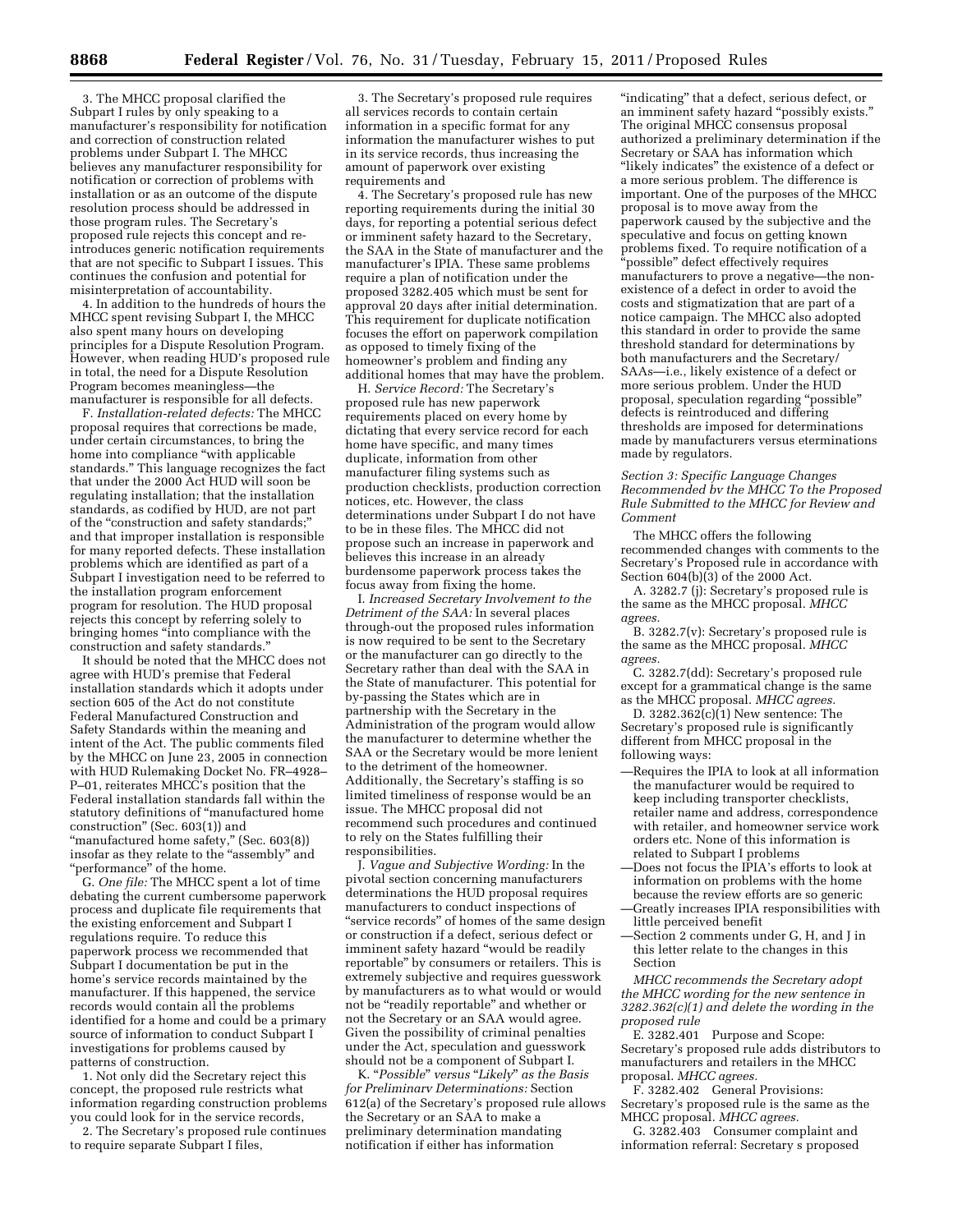rule is the same as the MHCC proposal. *MHCC agrees.* 

H. 3282.404 Manufacturers' determinations and related concurrences: Secretary's proposed rule is significantly different from the MHCC proposal in the following ways:

- —Requires new reporting requirements to the Secretary, the SAA in the State of manufacturer and the manufacturer's IPIA during the first 30 critical days when the focus should be on finding and determining the scope of the problem and preparing the plan to fix the problem; not on paperwork. These regulators will be notified within 20 more days anyway with the plan of correction and notification as required by 3282.408
- —Broadens manufacturer's current responsibilities for problems caused ''during the course of production'' to anything and rejects the MHCC proposal that persons should be accountable for the work or changes to the house they do. For example, one of the common problems in the field found during consumer complaint handling is the taking of fixtures out of one home and putting them in another home, sometimes incorrectly. The retailer who did this work should be accountable not the manufacturer. The Secretary's proposal rejects this notion
- —The MHCC proposal included the referral to the installer and retailer but could not comment further since the MHCC has not seen the Secretary's final rule governing dispute resolution corrective actions
- —Rejects the MHCC's attempt to reduce paperwork by riling Subpart I problems in the service records and then restricts service record review to items that ''would be readily reportable by consumers or retailers" (whatever that means)
- —Section 2 comments in C, D, E, F, G, H, I, and J in this letter relate to the changes in this Section

*MHCC recommends the Secretary adopt the wording for Section 3282.404 in the MHCC proposal and delete the wording in the proposed rule* 

I. 3282.405 Notification pursuant to manufacturer s determination: The Secretary's proposed rule is significantly different than the MHCC proposal in the following ways:

- —Expands manufacturer's current responsibilities for notification from problems found during the course of production for imminent safety hazard (imminent and unreasonable risk of death or severe personal injury) and serious defect (renders a part of the home not fit for ordinary use or results in unreasonable risk of injury) to any problem found in more than one home. The MHCC believes that to hold the manufacturer accountable for notification for work it did not do (outside the course of production) is not fair and holds the wrong person accountable
- —Significantly expands the paperwork of manufacturers by requiring the manufacturer to prepare a plan for notification for every problem they receive, even if Subpart I requires them to do nothing or only one home was affected

—Section 2 comments in A, B, D, E, F, and J in this letter relate to the changes in this Section

*MHCC recommends the Secretary adopt the wording for Section 3282.405 in the MHCC proposal and delete the wording in the proposed rule* 

J. 3282.406 Required manufacturer correction: Secretary's proposal is more limiting than the MHCC proposal in the following way:

- —The Secretary's proposal limits the manufacturer's correction to items that are construction and safety standards. The Secretary has interpreted the 2000 Act to exclude from construction and safety standards any item that is considered by the Secretary to be part of the installation standards. Close up of multi-section homes was historically considered part of the construction and safety standards (now in the installation standard) and manufacturer responsibilities for problems caused during the installation set-up may require correction. That is why the MHCC proposal included applicable standards
- —Section 2 comments in A, E, and F in this letter relate to the changes in this Section

*MHCC recommends the Secretary adopt the wording for Section 3282.406 in the MHCC proposal and delete the wording! in the Secretary's proposal* 

K. 3282.407 Voluntary compliance with the notification and correction requirements under the Act: Secretary's proposed rule uses different wording than the MHCC proposal but the intent seems to be the same. *MHCC agrees* 

L. 3282.408 Plan of notification required: Secretary's proposed rule is the same as the MHCC proposal. *MHCC agrees* 

M. 3282.409 Contents of plan: Secretary's proposed rule has grammatical edits from the MHCC proposal. *MHCC agrees* 

N. 3282.410 Implementation of Plan: Secretary's proposed rule and the MHCC proposal is the same. *MHCC agrees* 

O. 3282.411 SAA Initiation of remedial action: Secretary's proposed rule is completely different from the MHCC proposal in the following ways:

- —MHCC proposal included a timeline for the Secretary's initiation remedial action. The Secretary's proposed rule deletes all references to when the Secretary will initiate remedial action. The MHCC believes it is reasonable to have the Secretary indicate when he would initiate remedial action
- —The Secretary's proposed rule allows a State to refer a problem to either the State of manufacture or the Secretary. Historically, the States as partners with the Secretary handled the day to day activities of the program such as subpart I matters in their State. This change would allow for bypassing of the State and going directly to the Secretary at any time
- —The Secretary's proposed rule allows for initiation of administrative review by a State when the State has information that a problem possibly exists. This is the same as the MHCC proposal. However, the MHCC proposal indicated this initiation must be based on the same information

that the manufacturer had. If the State has new information they should refer that information to the manufacturer for possible adjustment of their position before the regulator arbitrarily steps in

—Section 2 comments in A, C, D, I, J, and K in this letter relate to the changes to in this Section

*MHCC recommends the Secretary adopt the wording for Section 3292.411 in the MHCC proposal and delete the wording in the proposed rule* 

P. 3282.412 Preliminary and final administrative determinations: Secretary's proposed rule is significantly different from the MHCC proposal in the following ways:

—The Secretary's proposal allows for making a preliminary determination based on a decision that a defect "possibly exists" versus the MHCC proposal that allows for initiation of administrative review but requires the regulator to make a determination when the information rises to the level of ''likely exists''. The MHCC proposal requires the manufacturer to provide enough information to the regulator to make such a determination and provides for the regulator to make preliminary determination if the manufacturer failed to do so. The MHCC believes that adoption of its position would move the program away from paperwork notification of speculative items and focus on getting known problems identified and fixed

—Section 2 comments in J and K in this letter relate to the changes in this Section

*MHCC recommends the Secretary adopt the wording for Section 3282.412 in the MHCC proposal and delete the wording in the proposed rule* 

Q. 3282.413 Implementation of Final Determination: Secretary's proposed rule is the same as the MHCC proposal except for some grammatical changes. *MHCC agrees* 

R. 3282.414 Replacement or repurchase of homes after sale to purchaser: Secretary's proposed rule is the same as the MHCC proposal. *MHCC agrees* 

S. 3282.415 Correction of homes before sale to purchaser: Secretary's proposed rule is significantly different from the MHCC proposal in the following ways:

- —The Secretary's proposed rule removes the concept of persons being accountable for the work they do by holding the manufacturer accountable for work done by others over which the manufacturer has no control
- —The Secretary's proposed rule makes the new dispute resolution process in the 2000 Act null and void by holding the manufacturer accountable for everything including retailer work that would be part of a dispute
- —Section 2 comments in A, B, C, D, E, F, and J in this letter relate to the changes in this Section

*MHCC recommends the Secretary adopt the wording in Section 3282.415 in the MHCC proposal and delete the wording in the proposed rule* 

T. 3282.416 Oversight of notification and correction activities: The Secretary's proposed rule has grammatical changes and